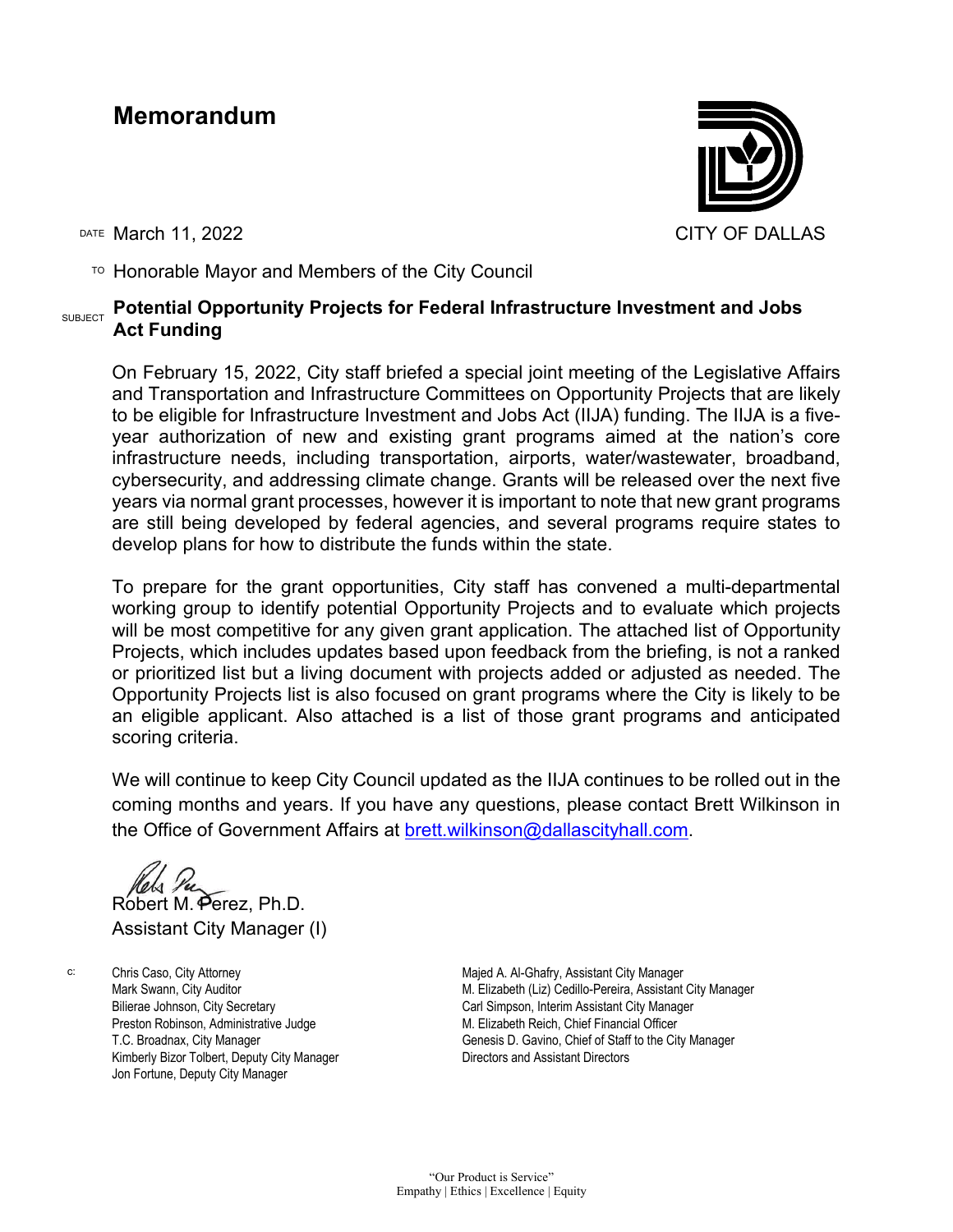| <b>Project Name</b>                                       | <b>Proposed Grant Stream</b>                                                        | <b>Est Cost</b> | <b>Description</b>                                                                         |
|-----------------------------------------------------------|-------------------------------------------------------------------------------------|-----------------|--------------------------------------------------------------------------------------------|
| <b>TRANSPORTATION PROJECTS</b>                            |                                                                                     |                 |                                                                                            |
|                                                           |                                                                                     |                 | Priority sidewalk projects in 12 focus areas and thos                                      |
| Sidewalk Master Plan Priority Projects                    | TAP, SRTS, Safe Streets & Roads for All                                             | \$50M           | identified in the Sidewalk Master Plan.                                                    |
|                                                           |                                                                                     |                 | Improvements at approximately 20 intersections to                                          |
| Vision Zero Implementation                                | TAP, SRTS, Safe Streets & Roads for All                                             | \$30M           | geometric improvements, streetlights, changes to n                                         |
|                                                           |                                                                                     |                 | Partial street reconstruction, reduce from (6) lanes                                       |
|                                                           |                                                                                     |                 | sidewalks, improved lighting and traffic signals. Req                                      |
| Cedar Crest/Cadillac Heights Corridor Project             | SMART, RAISE                                                                        | \$25M           | wireless access points on all streetlights and traffic :                                   |
| Complete Street Project (Luna Road, Northwest Highway to  |                                                                                     |                 | Construct complete street, including drainage featu                                        |
| Royal Lane)                                               | SMART, RAISE                                                                        | \$30M           | shared use path in the parkway along the west side                                         |
|                                                           |                                                                                     |                 | In recent months, due to recent inspection results,                                        |
|                                                           |                                                                                     |                 | Military Parkway Bridge over the UPRR, the Marsali                                         |
|                                                           | Bridge Discretionary, INFRA, National Infrastructure,                               |                 | that are considered scour critical and needing repai                                       |
| <b>Bridge Scour Program</b>                               | Railroad Xing Elimination, CRISI                                                    | \$50M           | needed to address the scour issues                                                         |
|                                                           |                                                                                     |                 | Street grid improvements around I-30 in Fair Park a                                        |
|                                                           |                                                                                     |                 | reconstruction. Includes conversion of 1st and 2nd                                         |
|                                                           |                                                                                     |                 | improvements/realignment, Robert B. Cullum exter                                           |
| I-30 East Fair Park/Deep Ellum Street Grid Improvements   | SMART, RAISE, Reconnecting Communities                                              | \$34M           | safety                                                                                     |
|                                                           |                                                                                     |                 |                                                                                            |
|                                                           |                                                                                     |                 | Construct roadway, bike lanes, and sidewalks to cor                                        |
|                                                           |                                                                                     |                 | at an existing UPRR crossing. This project would als                                       |
| West Dallas Gateway                                       | SMART, RAISE, TAP, Safe Streets & Roads for All                                     | \$50M           | fiber and wireless access points on streetlights and                                       |
|                                                           |                                                                                     |                 |                                                                                            |
|                                                           |                                                                                     |                 | Improvements to Klyde Warren Park, including ped                                           |
| Klyde Warren Park - Phase 2.0                             | TAP, Safe Streets & Roads for All                                                   | \$6.58M         | control devices; improved crosswalks; safety railing                                       |
|                                                           | TAP, Safe Streets & Roads for All, RAISE,                                           |                 |                                                                                            |
| <b>Southern Gateway Park</b>                              | <b>Reconnecting Communities</b>                                                     | \$65.2M         | Pedestrian Bridge connecting the Park to the zoo; P                                        |
|                                                           | SMART, Safe Streets & Routes for All, TAP, RAISE,<br><b>National Infrastructure</b> |                 | Planning, design, construction to improve safety, m<br><b>Grand Avenue</b>                 |
| <b>Grand Avenue Corridor</b>                              |                                                                                     | \$6.6M          |                                                                                            |
|                                                           | SMART, Safe Streets & Routes for All, TAP, RAISE,<br><b>BRIC</b>                    |                 | Address drainage and elevation for stormwater mar                                          |
| Lawnview (Samuel Blvd to Military Pkwy)                   |                                                                                     | \$4M            | transit                                                                                    |
| Southwest Medical District/Harry Hines                    | National Infrastructure, RAISE, INFRA                                               | \$30M           | Complete streets and transportation improvements<br>intersection of Harry Hines and Inwood |
|                                                           |                                                                                     |                 | Design for Loop Trail around Love Field and other a                                        |
| Lemmon Avenue Streetscape Improvements/Love Field         |                                                                                     |                 | including safety improvements at intersections, ped                                        |
| Loop Trail                                                | TAP, Safe Streets & Roads for All, SRTS                                             | \$22M           | landscaping, public art and Gateway features                                               |
| <b>Harold Simmons Park</b>                                | TAP, Safe Streets & Roads for All                                                   | \$15M           | Trailheads and connections from trails to street grid                                      |
| Signal Fiberoptic Interconnect                            | <b>SMART</b>                                                                        | \$35M           | Connect traffic signals through fiberoptic lines to re                                     |
|                                                           |                                                                                     |                 | Improvements to streets/street grid surrounding th                                         |
| Convention Center Masterplan/Cedars Street Grid           | <b>SMART, Reconnecting Communities</b>                                              | \$25M           | downtown, and to connect downtown to the Cedar                                             |
|                                                           |                                                                                     |                 | Combines several downtown transportation project                                           |
|                                                           | Reconnecting Communities, RAISE, National                                           |                 | Station/Multi-modal center - likely pursued in conju                                       |
| Reimagining Downtown Dallas - Phase 1                     | Infrastructure                                                                      | \$15M           | TxDOT, feasibility, planning, engineering                                                  |
|                                                           |                                                                                     |                 | Planning, design, construction, and signal upgrades                                        |
| Streetcar                                                 | RAISE, Fixed Guideway                                                               | \$32M           | Avenue streetcar to the convention center and in th                                        |
|                                                           |                                                                                     |                 | Planning, design, construction, of entrance/exit ram                                       |
| Dallas North Tollway at Frankford Rd                      | RAISE, INFRA                                                                        | \$20M           | conditions                                                                                 |
| Lovers Ln from Lemmon Ave to Dallas/University Parks City | RAISE, INFRA, TAP, SRTS, Safe Streets & Roads for All,                              |                 | Improvements to ingress/egress routes to Dallas No                                         |
| Limits                                                    | National Infrastructure                                                             | \$15M           | and bicycle facilities                                                                     |
|                                                           |                                                                                     |                 | Complete streets and transportation improvements                                           |
| Ross Ave from IH 345 to Greenville Ave                    | TAP, Safe Streets & Roads for All                                                   | \$15M           | gap between downtown and lower Greenville area                                             |
| Military Pkwy from Dolphin Rd to Buckner Blvd             | TAP, Safe Streets & Roads for All                                                   | \$20M           | Complete streets and transportation improvements                                           |
|                                                           |                                                                                     |                 | Planning, design, construction to improve safety, m                                        |
| Ferguson Rd from IH 30 to IH35                            | TAP, SRTS, Safe Streets & Roads for All                                             | \$15M           | along Ferguson Rd                                                                          |

se included in the most impactful and highest need projects as reduce crashes and injuries, including signal improvements, mid-block crossings, and other technologies to (4) lanes to install bike lane with curbed buffer, reconstruct quires 4.5 miles of conduit and fiber and approximately 80 signal poles. Ires, as a 3- or 4-lane undivided roadway with a 12-foot wide of the roadway. TxDOT has informed the City of Dallas of the need to replace the lis Bridge over the Dallas Zoo, and to monitor at least 8 bridges ir. Design, testing and construction inspection services will be and Deep Ellum to fully realize the benefits of I-30E avenue to two-way operations, multiple intersection nsion, and wayfinding signs to improve traffic operations and nnect Trinity Groves area to CBD to include building an underpass so include smart city applications such as telecommunications traffic signals to support smart cities technologies. lestrian signage, security light road humps and delineators; traffic s and walls, tunnel ventilation and fire suppression systems hase II build out of deck park infrastructure rulti-modal connectivity and accessibility to park facilities along nagement, add sidewalks and bike lanes to improve access to complete strangets and transportation interetation including the streets the Southwest Medical District, including the menities such as pocket parks; Improvements to Lemmon Ave destrian and bike trails, improved lighting, wayfinding, d, complete streets projects educe reliance on cellular modems for SMART corridors Ie Convention Center to improve connections throughout rs and within the Cedars area ts including redesign of I-345, D2 Light Rail, I-30, High Speed Rail unction with several partners including NCTCOG, DART, and for the Downtown Connection project, extending the McKinney e Oak Cliff/Dallas Zoo area nps at Dallas North Tollway and Frankford Rd to address safety orth Tollway and Love Field Airport and to improve Pedestrian

complete streets and transportation inprovements to close and incred path facilities to close and it is to add

s to add pedestrian and bicycle shared path facilities nulti-modal connectivity and accessibility to park facilities/schools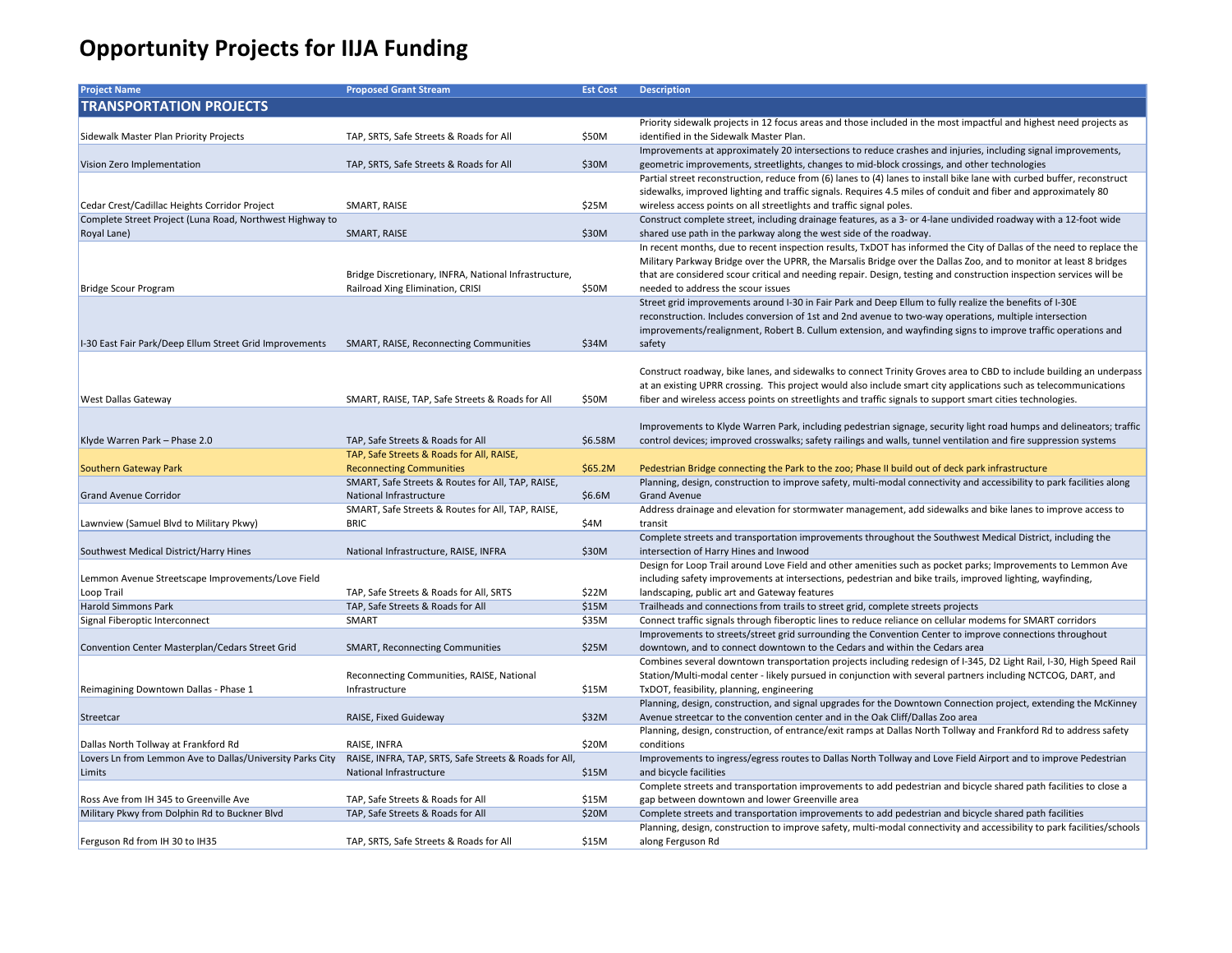| <b>Project Name</b>                                                                       | <b>Proposed Grant Stream</b>                   | <b>Est Cost</b> | <b>Description</b>                                      |
|-------------------------------------------------------------------------------------------|------------------------------------------------|-----------------|---------------------------------------------------------|
|                                                                                           |                                                |                 | Safety and traffic calming enhancements, including a    |
| MLK Jr. Blvd Complete Street (Robert B. Cullum to Forest Ave Safe Streets & Roads for All |                                                | \$10M           | traffic signal upgrades, and realignmnet of the Ervay/  |
|                                                                                           |                                                |                 | Safety, traffic calming, and state-of-good-repair impro |
|                                                                                           |                                                |                 | improvements 4 intersections, adding left-turn lanes,   |
| Gaston Ave (Washington to Garland/Grand)                                                  | Safe Streets & Roads for All, CMAQ, STGB       | \$5M            | reconstructing 8 signals.                               |
|                                                                                           |                                                |                 | New 4.5-mile multi-use trail, located adjacent to DAR   |
| <b>Cotton Belt Trail</b>                                                                  | RAISE, TAP, SRTS, Safe Streets & Roads for All | \$18M           | at the Dallas North Tollway to the City of Richardson   |
| Danieldale Rd/IIPOD                                                                       | RAISE, INFRA, Port Emission Reductions         | \$17M           | Improvements to ingress/egress routes from the Inte     |
|                                                                                           |                                                |                 |                                                         |

Iane reduction, crossing enhancements, bike lanes, lighting and MLK Jr. intersection.

rovements, including upgrading lighting, geometric reconstructing sidewalks, street reconstruction, and

RT's Silver Line commuter rail corridor, from the City of Addison at Waterview Parkway. ernational Inland Port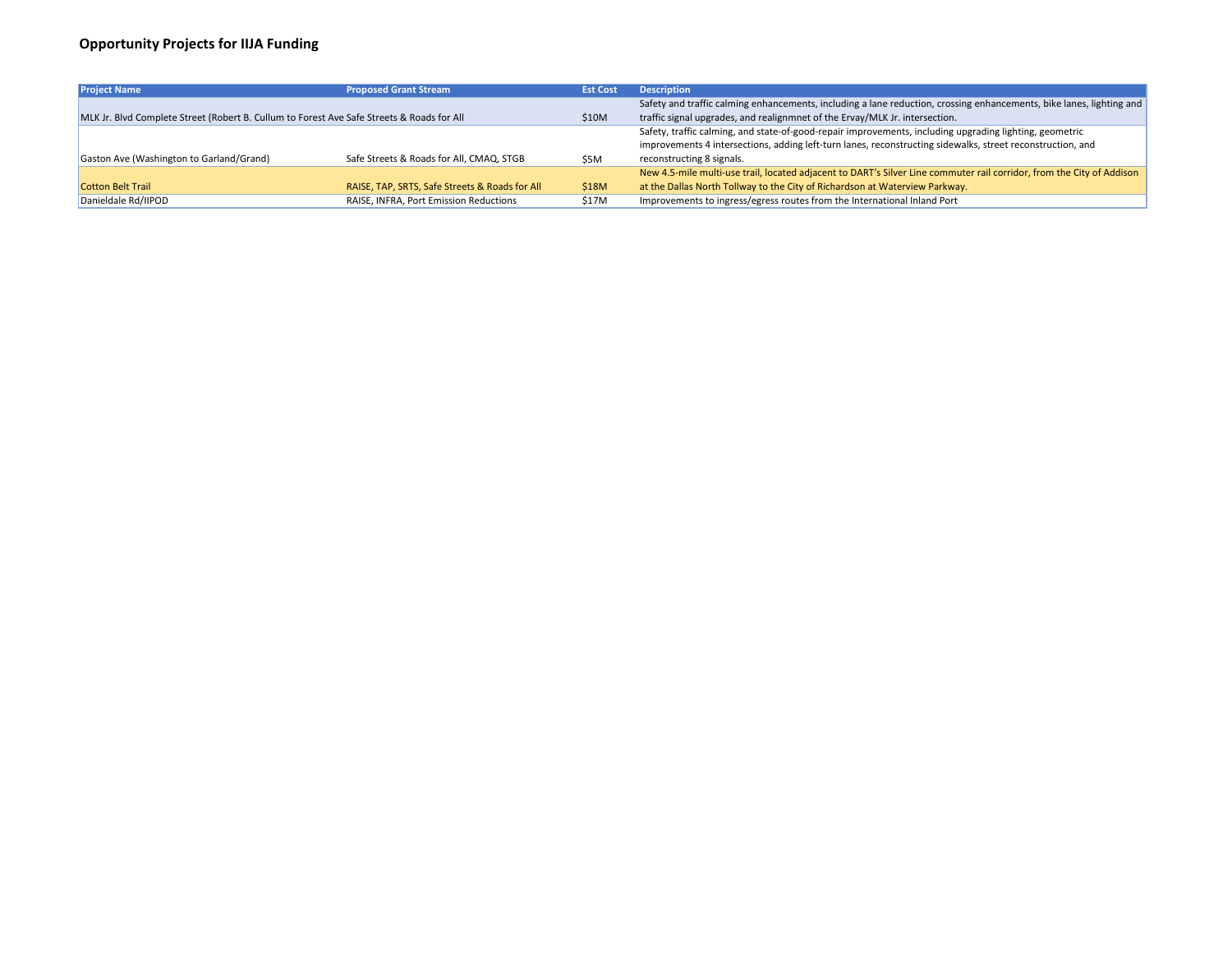| <b>Project Name</b>                                 | <b>Proposed Grant Stream</b>                     | <b>Est Cost</b> | <b>Description</b>                                                                                          |
|-----------------------------------------------------|--------------------------------------------------|-----------------|-------------------------------------------------------------------------------------------------------------|
| <b>WATER PROJECTS</b>                               |                                                  |                 |                                                                                                             |
|                                                     |                                                  |                 | Dredging of White Rock Lake to remove excess sedin                                                          |
| White Rock Lake Dredging                            | <b>USACE Section 219</b>                         | \$50-80M        | aquatic habitat and environmentally sensitive areas                                                         |
|                                                     |                                                  |                 | Implementation of biologically active filtration at Elm                                                     |
| Elm Fork Filter Complex Project                     | Revolving Loan Funds                             | \$250M          | Filter Complex, addressing hydraulic limitations, and                                                       |
|                                                     |                                                  |                 | Strengthening to Bachman Lake Dam to reduce flood                                                           |
| Bachman Lake Dam & Spillway                         | <b>BRIC, Hazard Mitigation</b>                   | \$40M           | replacement of railroad bridge, and improvements to                                                         |
| Cadillac Heights and Lamar Levee Utility Relocation | <b>BRIC, Hazard Mitigation</b>                   | \$10M           | Required relocation of water and wastewater utilitie                                                        |
|                                                     |                                                  |                 | Utility relocations, rehabilitation, and resiliency impr                                                    |
| East to West Bank Utility Relocation                | BRIC, Hazard Mitigation, Revolving Loan Funds    | \$45M           | <b>High Speed Rail facilities</b>                                                                           |
|                                                     |                                                  |                 | Engineering to determine and design best alternative                                                        |
| White Rock Lake Spillway Capacity Improvements      | <b>BRIC, Hazard Mitigation</b>                   | \$7.5M          | standards                                                                                                   |
| <b>AIRPORT PROJECTS</b>                             |                                                  |                 |                                                                                                             |
|                                                     |                                                  |                 | Depressed 4-lane roadway with tunnels under existir                                                         |
|                                                     | AIP & Airport Terminal Grants, Congestion        |                 | for improvements to public safety, operations, and re                                                       |
| <b>Alternate Entry</b>                              | Management, RAISE/INFRA, National Infrastructure | \$262M          | VMT and enhancing air quality                                                                               |
|                                                     |                                                  |                 | Reconstruction of existing 7700' runway, including p                                                        |
| Runway Reconstruction 13R/31L (Love)                | <b>AIP</b>                                       | \$153M          | connectors up to current standards, and replacing ar                                                        |
|                                                     |                                                  |                 | Replacement and rehabilitation of the Crossfield taxi                                                       |
|                                                     |                                                  |                 | taxiway with new alignments for larger aircraft, reali                                                      |
| Taxiway Projects (Love)                             | <b>AIP</b>                                       | \$113.4M        | replacing aging pavement, and upgrades to LED light                                                         |
| Taxiway E (Dallas Executive)                        | AIP                                              | \$15.4M         | Extension of the current taxiway E for allow for addit<br>and new taxiways, and new lighting and signage    |
|                                                     |                                                  |                 |                                                                                                             |
| Taxilane J (Dallas Executive)                       | <b>AIP</b>                                       | \$2.8M          | New taxilanes to allow for additional development o                                                         |
| Tower Roof Repairs (Dallas Executive)               | AIP                                              | \$250K          | Replacing existing roof for airport-owned control tov                                                       |
|                                                     |                                                  |                 | Replacement of Aircraft Rescue and Fire Fighting Sta                                                        |
| Station 21 ARFF - Replacement                       | AIP                                              | \$25M           | response time                                                                                               |
| <b>BROADBAND PROJECTS</b>                           |                                                  |                 |                                                                                                             |
|                                                     |                                                  |                 | Build out of fiber middle-mile backbone to deliver hight                                                    |
| Fiber Network Infrastructure                        | Middle Mile Grant Program                        | \$20M           | and to connect anchor institutions - in conjunction w                                                       |
|                                                     |                                                  |                 |                                                                                                             |
|                                                     |                                                  |                 | Expansion of the Digital Navigators program, which a                                                        |
| Digital Navigators Program                          | <b>Digital Equity Competitive</b>                | \$3M            | providing internet-ready devices, and digital skills tra                                                    |
| <b>CYBERSECURITY PROJECTS</b>                       |                                                  |                 |                                                                                                             |
|                                                     |                                                  |                 | Upgrades and enhancement to the City's Network ar                                                           |
|                                                     |                                                  |                 | resiliency and reduce vulnerabilities in the cyber thre                                                     |
| Data Center Cyber Enhancements                      | <b>Cybersecurity Grant Program, BRIC</b>         | \$12.5M         | respond to threats                                                                                          |
|                                                     |                                                  |                 | Infrastructure to maintain business continuity, minin                                                       |
| <b>Cyber Resiliency</b>                             | <b>Cybersecurity Grant Program</b>               | \$4.5M          | cyber attacks                                                                                               |
|                                                     |                                                  |                 | Creates zones to isolate systems and applications, an                                                       |
| Micro-segmentation                                  | <b>Cybersecurity Grant Program</b>               | \$841K          | system or application is compromised                                                                        |
|                                                     |                                                  |                 | Software to provide real-time monitoring and analys                                                         |
| Network Monitoring and Response                     | <b>Cybersecurity Grant Program</b>               | \$1.2M          | automatically                                                                                               |
|                                                     |                                                  |                 |                                                                                                             |
| <b>Critcal Technology Assesment</b>                 |                                                  | \$1M            | Assessment of the current technological architecture<br>of the system, provide short- and long-term remedia |
|                                                     | <b>Cybersecurity Grant Program</b>               |                 | Contract with a third-party to proactively identify sed                                                     |
| <b>Supply Chain Risk</b>                            | <b>Cybersecurity Grant Program</b>               | \$200K          | across third-party vendors                                                                                  |
|                                                     |                                                  |                 |                                                                                                             |

ment, resulting in improved access and reduced impacts to of the lake

n Fork Water Treatment Plant, to include construction of new upgrades to existing infrastructure

ding events. Includes installation of new concrete spillway weir, o the embankment

s as part of USACE's levee improvements

rovements to reduce risks to I-30 mix master and allow for future

e to improve White Rock Lake Spillway capacity to TCEQ

ng taxiway and ramp, providing additional entry into Love Field elieving congestion at Mockingbird/Herb Kelleher Way, reducing

otential replacement of aging pavement, bringing runway ny signage and lighting to LED standards

way and Taxiways C and A. Includes replacing the Crossfield

igning pathways and intersections, expansion of utility corridor, ting and signage as needed

tional hangar development. Includes connections into existing

n the property between Challenger, Mariner, and Saturn Drives wer while maintaining operations

Ition at Love Field to meet current standards and improve

gh-quality broadband network to underserved neighborhoods ith DISD

assists City residents with enrolling in low-cost service programs, aining and resources, to include a call center and other resources

nd Security Operations Centers to increase reliability, establish eat environment, and improve our ability to monitor and

nize data loss and recover network capability after disruptions or

nd secure each individually. This limits damage if any single

sis to detect and respond to security events rapidly and

and functionality for public safety, to determine the resiliency ition, and give a roadmap for areas of opportunity curity issues within the supply chain, and improve risk-reduction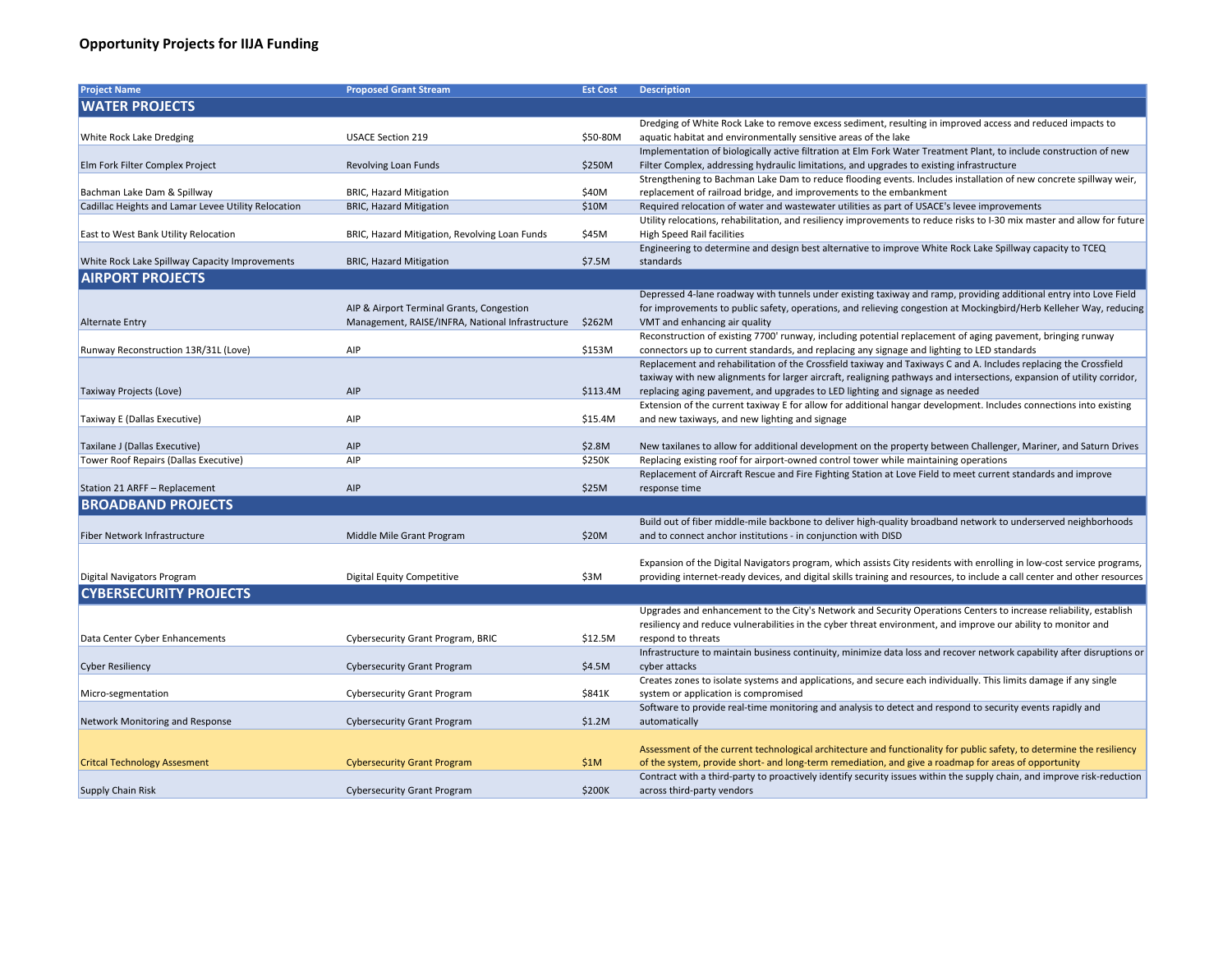| <b>Project Name</b>                   | <b>Proposed Grant Stream</b>                 | <b>Est Cost</b> | <b>Description</b>                                          |
|---------------------------------------|----------------------------------------------|-----------------|-------------------------------------------------------------|
| <b>CLIMATE/RESILIENCE PROJECTS</b>    |                                              |                 |                                                             |
|                                       |                                              |                 | Improved stormwater drainage at multiple locations, in      |
| Stormwater Improvement                | BRIC, Hazard Mitigation, Culvert Replacement | \$7.2M          | and channel stabilization as needed                         |
|                                       |                                              |                 | Erosion control measures along stream banks to prote        |
| <b>Erosion Control</b>                | <b>BRIC, Hazard Mitigation</b>               | \$9.7M          | walls and matresses, and drainage improvements              |
|                                       |                                              |                 | Voluntary acquisition of multiple properties experienci     |
| Repetitive Loss Properties            | <b>BRIC, Hazard Mitigation</b>               | \$5.3M          | residents at those properties.                              |
|                                       |                                              |                 | Generators to provide power to City facilities in the eve   |
| <b>Generators for City Facilities</b> | <b>BRIC</b>                                  | \$15M           | extreme weather events, to provide warming or coolin        |
|                                       |                                              |                 | Energy storage infrastructure to support energy resilie     |
| <b>Energy Storage</b>                 | <b>EECBG</b>                                 | \$150M          | reduce grid-sourced electricity consumption with corre      |
|                                       |                                              |                 | Deploy solar infrastructure on City property/facilities in  |
| Solar PV                              | <b>EECBG</b>                                 | \$21.5M         | corresponding reductions in greenhouse gas emissions        |
|                                       |                                              |                 |                                                             |
|                                       |                                              |                 | Retrofits such as LED light fixtures, additional sensors a  |
| <b>Lighting Retrofits</b>             | <b>EECBG</b>                                 | \$35M           | energy efficiency, reduced electricity consumption, and     |
|                                       |                                              |                 | Energy-efficient roof replacements at City facilities to r  |
| <b>Energy Star Roofs</b>              | <b>EECBG</b>                                 | \$67.7M         | reductions in greenhouse gas emissions                      |
| <b>MULTI-STREAM INFRASTRUCTURE</b>    |                                              |                 |                                                             |
| <b>PROJECTS</b>                       |                                              |                 |                                                             |
|                                       |                                              |                 | Public infrastructure (mass grading, roadways, bridges,     |
| <b>Hensley Field</b>                  | Revolving Loan Funds, SMART, RAISE           | \$100M+         | streetlights, traffic signals, transit) necessary to suppor |
|                                       |                                              |                 | Public infrastructure (roadways, water, sewer, storm w      |
|                                       |                                              |                 | transit, etc.) necessary to support the redevelopment o     |
| <b>International District</b>         | Revolving Loan Funds, SMART, RAISE           | $$100M+$        | Galleria)                                                   |
|                                       |                                              |                 | Public infrastructure (roadways, water, sewer, storm w      |
|                                       |                                              |                 | parks, etc.) necessary to support the development of t      |
| University Hills area near UNT-Dallas | Revolving Loan Funds, SMART, RAISE           | \$50M+          | near the University of North Texas at Dallas campus         |
|                                       |                                              |                 | Public infrastructure (mass grading, roadways, water, s     |
|                                       |                                              |                 | traffic signals, etc.) necessary to support the developm    |
| Mountain Creek/Merrifield Road area   | Revolving Loan Funds, SMART, RAISE           | $$25M+$         | <b>Mountain Creek Business Park</b>                         |

, including storm drainage relief system, culvert improvements,

tect properties experiencing extreme flooding. Includes gabion

ncing repetitive damages from flooding, and relocation of

event of extended power loss throughout the City during ling centers, shelters, or resource centers as needed. lience at City facilities, support electrical grid stability, and rresponding reductions in greenhouse gas emissions in support of expanding the use of renewable energy and

s and lighting controls of City facilities to result in enhanced and corresponding greenhouse gas emission reductions o result in reduced energy consumption, and corresponding

es, water, sewer, storm water, sidewalks, bike/ped facilities, ort the redevelopment of 738-acre Hensley Field water, sidewalks, bike/ped facilities, streetlights, traffic signals, nt of the International District (formerly Midtown/Valley View-

water, sidewalks, bike/ped facilities, streetlights, traffic signals, f the 400-acre University Hills area located in southern Dallas

r, sewer, storm water, sidewalks, bike/ped facilities, streetlights, oment of the 800-acre area located in southwest Dallas near the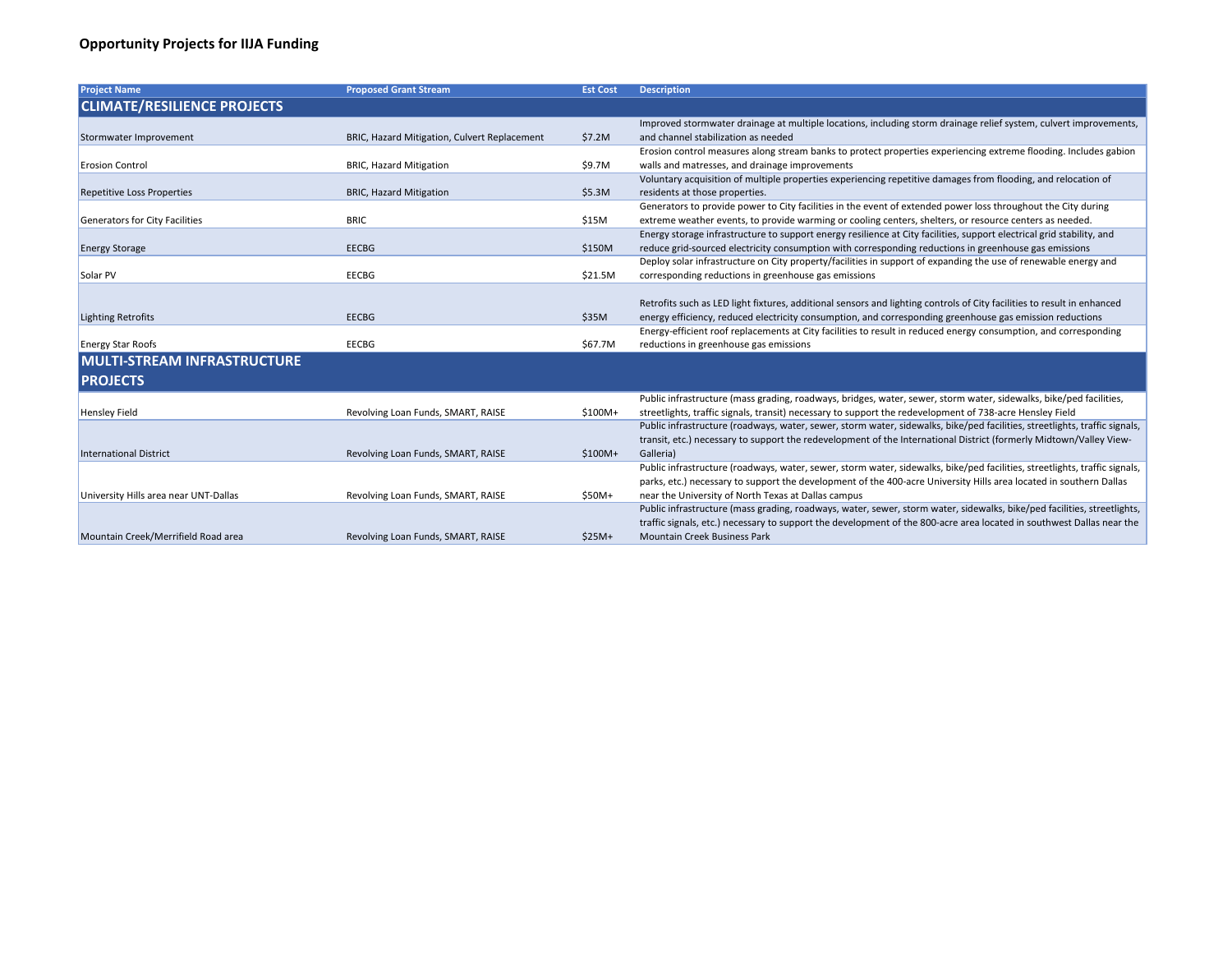| Program                                                     | Acronym     | Award Range                                                               | Grant<br>Type/Distribution | Description and Scoring Criteria                                                                                                                                                                                                                                                                                                                                                                                                                                                                                           |
|-------------------------------------------------------------|-------------|---------------------------------------------------------------------------|----------------------------|----------------------------------------------------------------------------------------------------------------------------------------------------------------------------------------------------------------------------------------------------------------------------------------------------------------------------------------------------------------------------------------------------------------------------------------------------------------------------------------------------------------------------|
| <b>Surface Transportation Block Grant</b>                   | <b>STBG</b> | Varies                                                                    | Formula to<br>States/MPO   | Flexible funding to States for highway, bridge,<br>tunnel projects on public roads; transit<br>projects; and bike and pedestrian<br>infrastructure.<br>Includes carveouts for TAP and Safe Route to<br>Schools, discussed below                                                                                                                                                                                                                                                                                            |
| <b>Congestion Mitigation and Air Quality</b><br>Improvement | <b>CMAQ</b> | Varies                                                                    | Formula to<br>States/MPO   | Flexible funding source for transportation<br>projects that help meet the requirements of<br>the Clean Air Act and reduce mobile source<br>emissions in non-attainment areas                                                                                                                                                                                                                                                                                                                                               |
| National Infrastructure Assistance <sup>1</sup>             | <b>TBD</b>  | \$100M to \$500M+<br>Min. 40% cost<br>share (at least 20%<br>non-federal) | Nationwide<br>Competitive  | Funds large highway, public transportation,<br>freight, intercity rail, and port projects that<br>are likely to generate national or regional<br>economic, mobility and safety benefits.<br>Criteria:<br>State of Good Repair<br>٠<br><b>Cost Effectiveness</b><br>Safety<br>٠<br>Mobility and Reliability of Freight<br><b>Environmental and Health Benefits</b><br><b>Economic Benefits</b><br><b>Geographical Diversity</b><br>$\bullet$<br>Benefits to historically underserved<br>communities<br>Multi-modal Projects |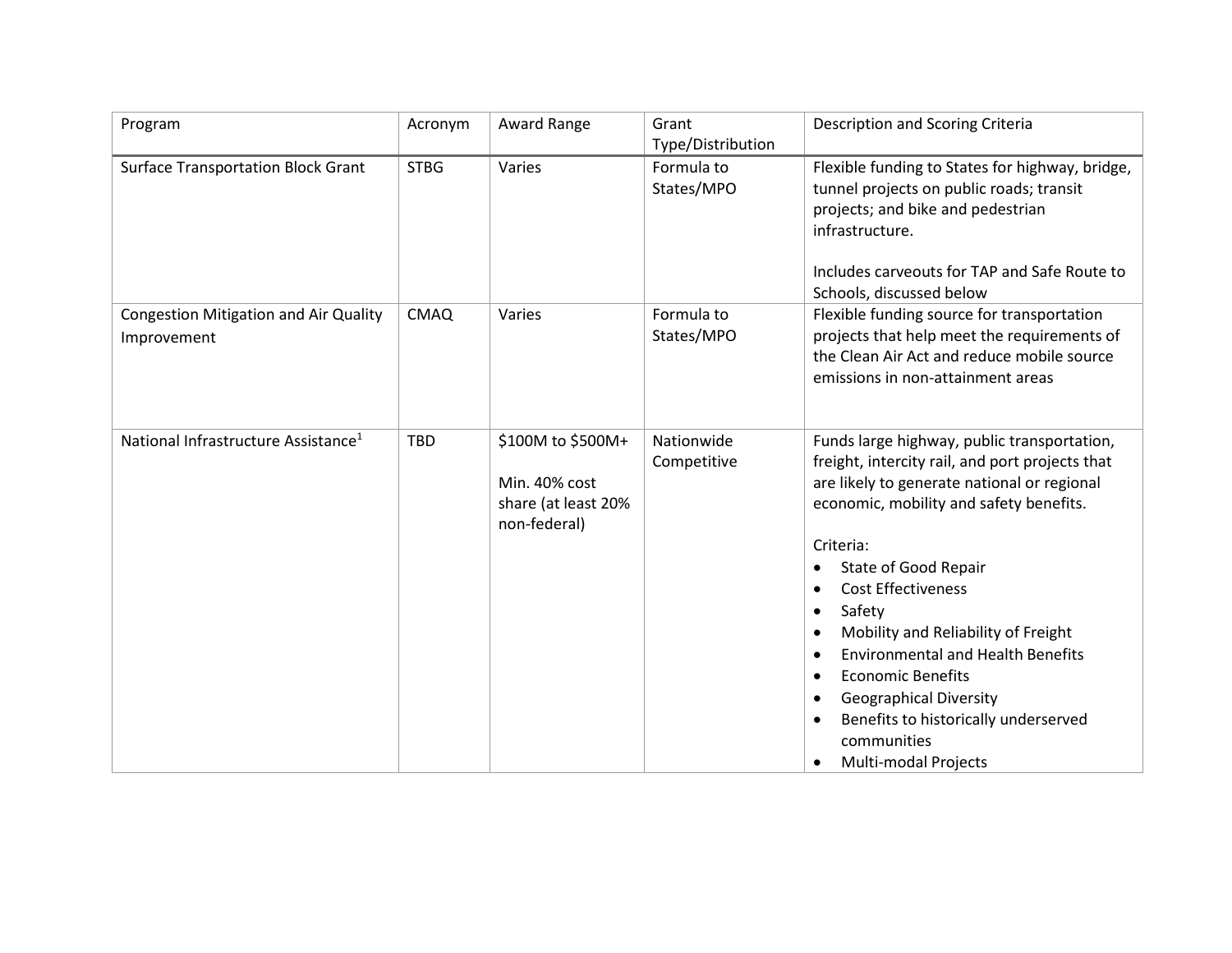| Program                                                                                      | Acronym                                               | Award Range                       | Grant                     | Description and Scoring Criteria                                                                                                                                                                                                                                                                                                                                                                                                                                                                                                                                                                                                                                                                                                      |
|----------------------------------------------------------------------------------------------|-------------------------------------------------------|-----------------------------------|---------------------------|---------------------------------------------------------------------------------------------------------------------------------------------------------------------------------------------------------------------------------------------------------------------------------------------------------------------------------------------------------------------------------------------------------------------------------------------------------------------------------------------------------------------------------------------------------------------------------------------------------------------------------------------------------------------------------------------------------------------------------------|
|                                                                                              |                                                       |                                   | Type/Distribution         |                                                                                                                                                                                                                                                                                                                                                                                                                                                                                                                                                                                                                                                                                                                                       |
| Local & Regional Project Assistance<br>https://www.transportation.gov/RAIS<br><b>Egrants</b> | <b>RAISE</b><br>Formerly<br>TIGER and<br><b>BUILD</b> | \$5-25M<br>Min. 20% cost<br>share | Nationwide<br>Competitive | Funds planning and construction activities for<br>surface transportation projects that have<br>significant local or regional impact and<br>generate economic activity and increase<br>accessibility to transportation options.<br>Prioritizes projects that address long-<br>standing, disproportionate impacts on<br>historically underserved communities for the<br>scoring criteria.<br>Primary Criteria:<br>Safety<br>٠<br><b>Environmental Sustainability</b><br>٠<br>Quality of Life<br>٠<br><b>Economic Competitiveness</b><br>$\bullet$<br>State of Good Repair<br>$\bullet$<br><b>Mobility and Connectivity</b><br>٠<br>Secondary Criteria:<br>Partnerships<br>٠<br>Innovation<br>$\bullet$<br><b>Project Readiness</b><br>٠ |
|                                                                                              |                                                       |                                   |                           | <b>Cost Effectiveness</b><br>$\bullet$                                                                                                                                                                                                                                                                                                                                                                                                                                                                                                                                                                                                                                                                                                |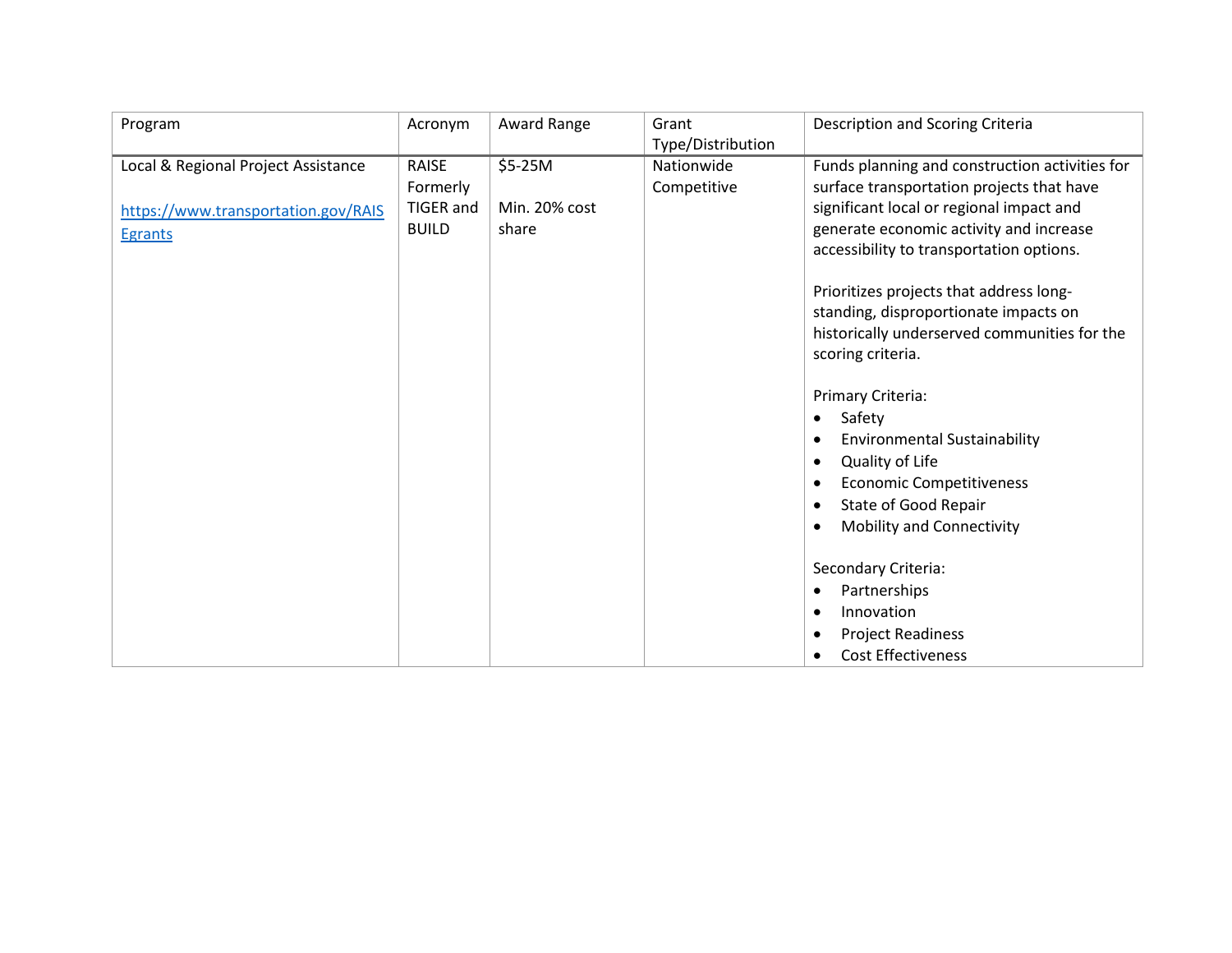| Program                              | Acronym      | Award Range         | Grant             | Description and Scoring Criteria               |
|--------------------------------------|--------------|---------------------|-------------------|------------------------------------------------|
|                                      |              |                     | Type/Distribution |                                                |
| Nationally Significant Freight &     | <b>INFRA</b> | $$5-25M$            | Nationwide        | Funds planning and construction activities for |
| <b>Highway Projects</b>              |              | \$25-100M           | Competitive       | highway and rail projects that support         |
|                                      |              |                     |                   | economic vitality by improving the movement    |
| https://www.transportation.gov/build |              | Min. 40% cost       |                   | of freight.                                    |
| america/financing/infra-             |              | share (at least 20% |                   |                                                |
| grants/infrastructure-rebuilding-    |              | non-federal)        |                   | Prioritizes projects that address long-        |
| america                              |              |                     |                   | standing, disproportionate impacts on          |
|                                      |              |                     |                   | historically underserved communities for the   |
|                                      |              |                     |                   | scoring criteria.                              |
|                                      |              |                     |                   |                                                |
|                                      |              |                     |                   | Criteria:                                      |
|                                      |              |                     |                   | <b>Economic Vitality</b>                       |
|                                      |              |                     |                   | <b>Climate Change and Environmental</b>        |
|                                      |              |                     |                   | Justice                                        |
|                                      |              |                     |                   | Racial Equity and Reducing Barriers            |
|                                      |              |                     |                   | Leverage Federal Funding                       |
|                                      |              |                     |                   | Innovation<br>$\bullet$                        |
|                                      |              |                     |                   | Performance<br>$\bullet$                       |
|                                      |              |                     |                   |                                                |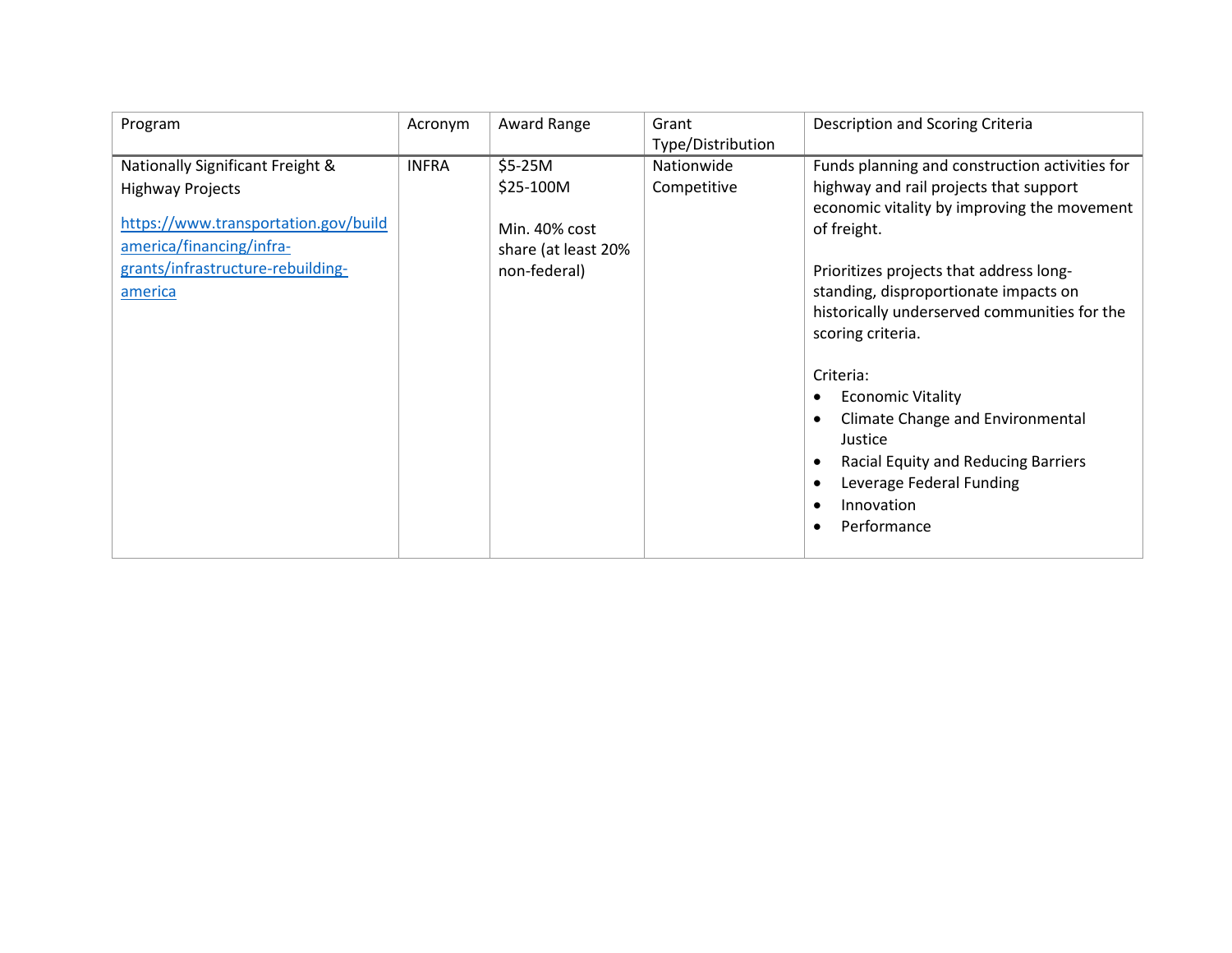| Program                                                                            | Acronym      | Award Range                           | Grant                                                           | Description and Scoring Criteria                                                                                                                                                                                                                                                                                                                                                                                                                       |
|------------------------------------------------------------------------------------|--------------|---------------------------------------|-----------------------------------------------------------------|--------------------------------------------------------------------------------------------------------------------------------------------------------------------------------------------------------------------------------------------------------------------------------------------------------------------------------------------------------------------------------------------------------------------------------------------------------|
|                                                                                    |              |                                       | Type/Distribution                                               |                                                                                                                                                                                                                                                                                                                                                                                                                                                        |
| <b>Strengthening Mobility &amp;</b><br>Revolutionizing Transportation <sup>1</sup> | <b>SMART</b> | <b>TBD</b>                            | Nationwide<br>Competitive                                       | Funds demonstration projects for advanced<br>smart city technologies and systems to<br>improve transportation efficiency and safety.<br>Includes connected vehicles, sensor-based<br>infrastructure, smart-technology traffic<br>signals, and smart grid technology<br>Criteria:<br><b>Congestion Reduction</b><br>Safety<br>٠<br>Integration of multi-modal transit<br>Improve access to jobs and education<br>$\bullet$<br>Private Sector Investment |
|                                                                                    |              |                                       |                                                                 | Improve access for historically<br>underserved communities<br><b>Energy Efficiency and Resilience</b><br>Capacity of applicant to implement<br>Repeatable and scalable projects<br>prioritized                                                                                                                                                                                                                                                         |
| Safe Streets & Roads for All <sup>1</sup>                                          | <b>TBD</b>   | <b>TBD</b><br>Min. 20% cost-<br>share | Competitive for<br>MPOs and Local,<br>and Tribal<br>Governments | Funds the development of comprehensive<br>safety action plans (e.g. Vision Zero), and<br>planning, design, and construction for<br>projects identified in those plans<br>Criteria:<br>Safety<br><b>Community Engagement</b><br>Innovation<br>$\bullet$<br><b>Cost Effectiveness</b><br>Equitable Investment in historically<br>underserved communities                                                                                                 |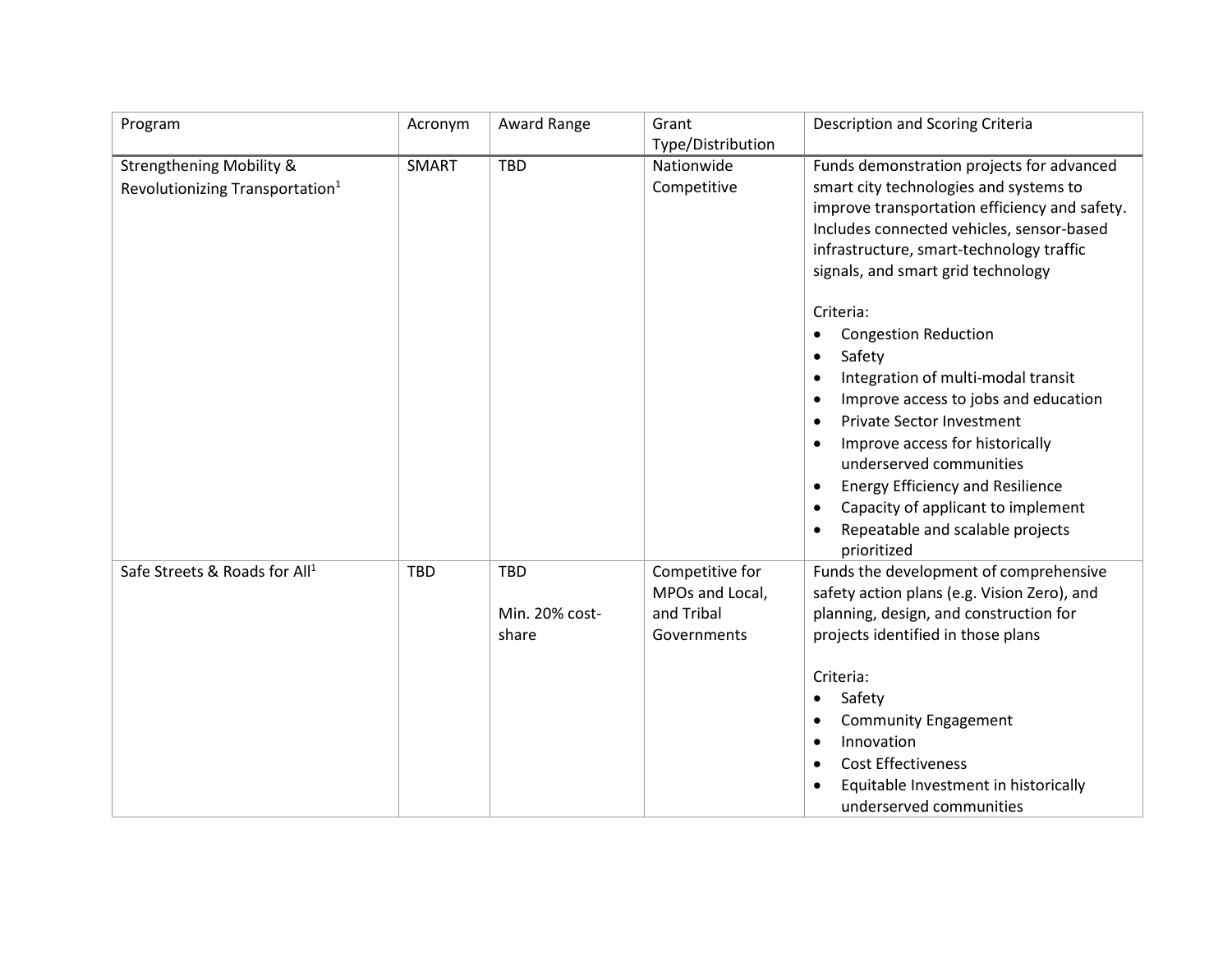| Program                                          | Acronym    | Award Range                                                                 | Grant                     | Description and Scoring Criteria                                                                                                                                                                                                                                                                                                                                                                                                                                                              |
|--------------------------------------------------|------------|-----------------------------------------------------------------------------|---------------------------|-----------------------------------------------------------------------------------------------------------------------------------------------------------------------------------------------------------------------------------------------------------------------------------------------------------------------------------------------------------------------------------------------------------------------------------------------------------------------------------------------|
|                                                  |            |                                                                             | Type/Distribution         |                                                                                                                                                                                                                                                                                                                                                                                                                                                                                               |
| Bridge Discretionary <sup>1</sup>                | <b>TBD</b> | <b>TBD</b><br>Cost-share varies<br>by project size and<br>type, from 50-90% | Nationwide<br>Competitive | Provides development and construction costs<br>to replace, rehabilitate, preserve, or protect<br>bridges on the National Bridge Inventory,<br>and/or to replace or rehabilitate culverts to<br>improve flood control<br>Criteria:<br>Safety<br>$\bullet$<br>Mobility<br><b>Economic Vitality</b><br>Sustainability/Resilience<br>Cost Savings (both during construction<br>and in maintenance)<br>Innovation<br>$\bullet$                                                                     |
| Railroad Grade Crossing Elimination <sup>1</sup> | <b>TBD</b> | <b>TBD</b><br>Min. 20% cost-<br>share                                       | Nationwide<br>Competitive | Funds the elimination of highway-rail grade<br>crossings that are frequently blocked by trains<br>in order to improve mobility and community<br>health and safety, especially in historically<br>underserved communities<br>Criteria:<br>Safety<br>Improved Mobility of People and Goods<br>Connect communities separated by tracks<br><b>Emissions Reduction</b><br>٠<br><b>Economic Benefits</b><br>Innovation<br><b>Local Contracting/Hiring</b><br><b>Financial Support from Railroad</b> |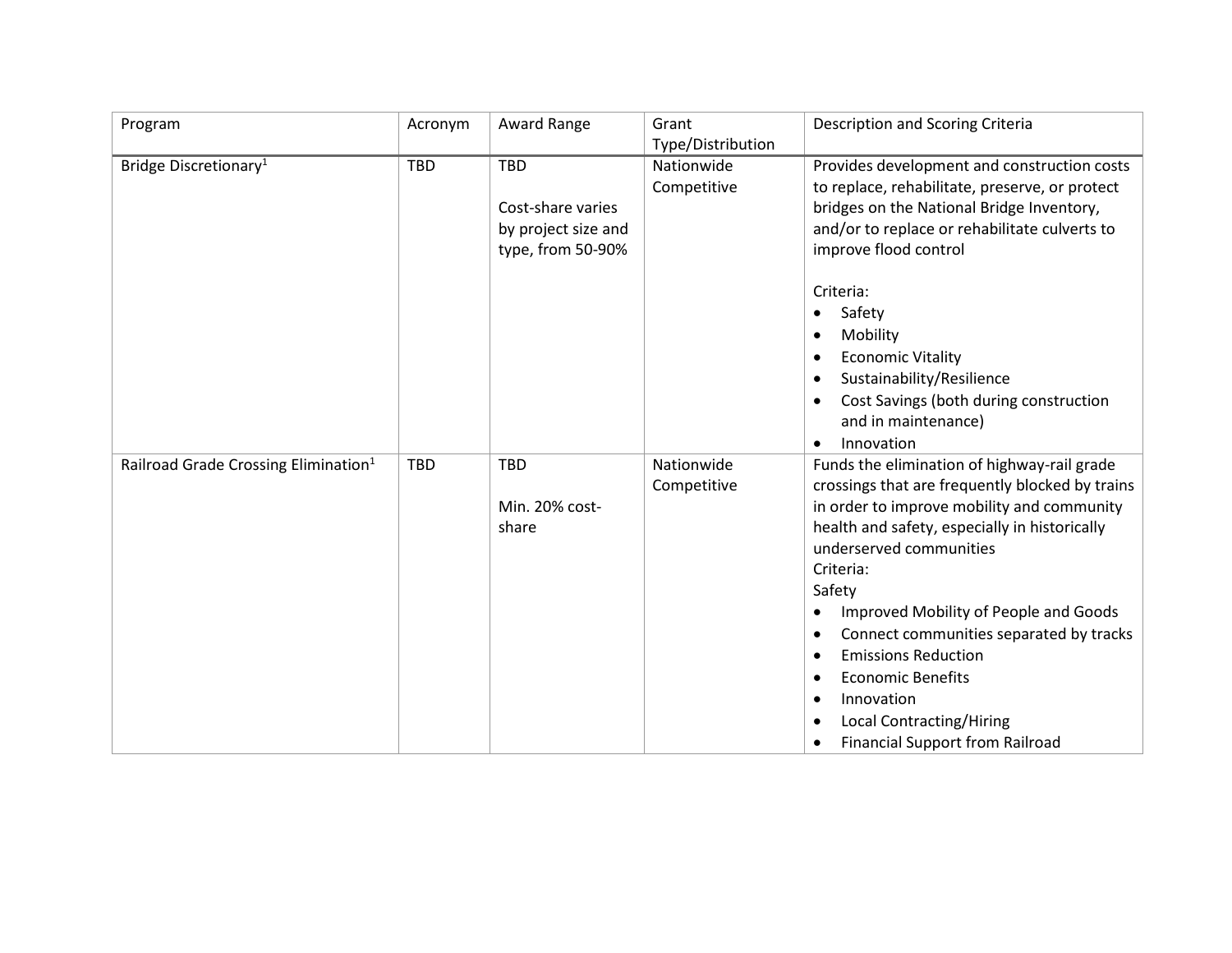| Program                                                                                                        | Acronym        | Award Range                                                                               | Grant                                              | Description and Scoring Criteria                                                                                                                                                                                                                                                                                                                                                                                                                              |
|----------------------------------------------------------------------------------------------------------------|----------------|-------------------------------------------------------------------------------------------|----------------------------------------------------|---------------------------------------------------------------------------------------------------------------------------------------------------------------------------------------------------------------------------------------------------------------------------------------------------------------------------------------------------------------------------------------------------------------------------------------------------------------|
|                                                                                                                |                |                                                                                           | Type/Distribution                                  |                                                                                                                                                                                                                                                                                                                                                                                                                                                               |
| Consolidated Rail Safety &<br>Infrastructure                                                                   | <b>CRISI</b>   | Varies - no<br>minimum or<br>maximum<br>Min. 20% cost-<br>share                           | Nationwide<br>Competitive                          | Funds a wide range of projects to improve<br>railroad safety, efficiency, and reliability;<br>mitigate congestion at rail chokepoints;<br>enhance multi-modal connections; and lead<br>to new or substantially improved Intercity<br>Passenger Rail Transportation corridors.<br>Criteria:<br><b>Cost Effectiveness</b><br>Safety<br>$\bullet$<br>Improved Economic Strength<br><b>Racial Equity</b><br>Resilience<br>Capacity Improvements/Congestion Relief |
| National Culvert Removal,<br>Replacement & Restoration <sup>1</sup>                                            | <b>TBD</b>     | <b>TBD</b><br>Min 20% cost share                                                          | Open to State,<br>Tribal, and Local<br>Governments | Replaces, removes, or repairs culverts or<br>weirs to improve or restore passage of fish.<br>Priority given to projects that focus on<br>endangered species and projects that result in<br>more than 200 meters of habitat.                                                                                                                                                                                                                                   |
| Promoting Resilient Operations for<br>Transformative, Efficient, & Cost-<br>saving Transportation <sup>1</sup> | <b>PROTECT</b> | <b>TBD</b><br>Cost share varies<br>by project type and<br>grantee readiness<br>from 0-20% | Nationwide<br>Competitive                          | Funds the development of resilience plans,<br>including data analysis; planning, design, and<br>construction for projects that improve the<br>resilience of existing infrastructure against<br>natural disasters; Evacuation Route planning;<br>and improving resilience for at-risk coastal<br>infrastructure<br>Criteria:<br>Reduction in Vulnerability/Risk<br><b>Cost Effectiveness</b><br>$\bullet$                                                      |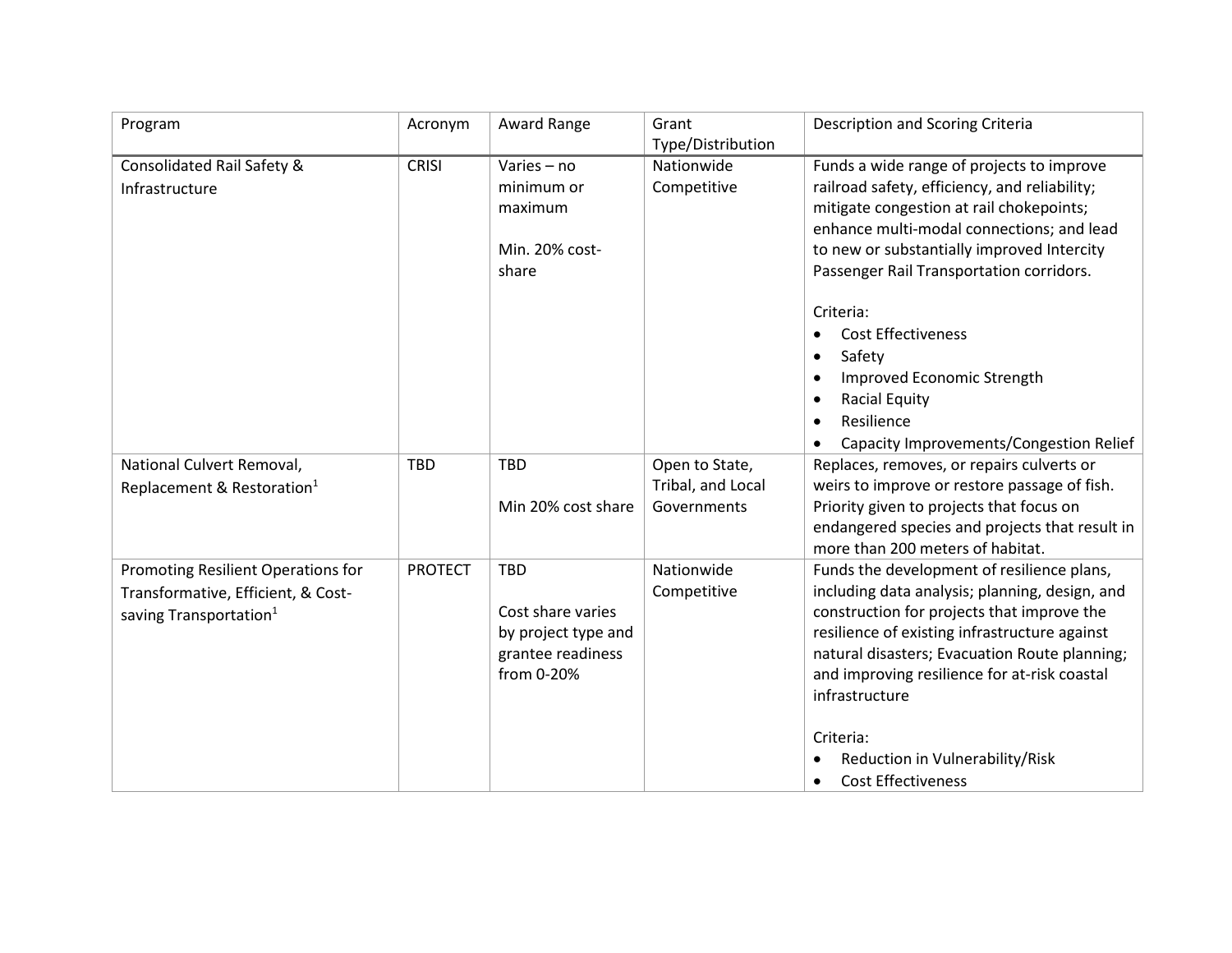| Program                                                       | Acronym    | Award Range                           | Grant                                      | Description and Scoring Criteria                                                                                                                                                                                                                                                                                                                                           |
|---------------------------------------------------------------|------------|---------------------------------------|--------------------------------------------|----------------------------------------------------------------------------------------------------------------------------------------------------------------------------------------------------------------------------------------------------------------------------------------------------------------------------------------------------------------------------|
|                                                               |            |                                       | Type/Distribution                          |                                                                                                                                                                                                                                                                                                                                                                            |
| Charging & Refueling Infrastructure <sup>1</sup>              | <b>TBD</b> | <b>TBD</b>                            | Nationwide<br>Competitive                  | Planning, installation, and operation of<br>electric vehicle charging, hydrogen fueling, or<br>natural gas fueling infrastructure along<br>federally-designated Alternative Fuel<br>Corridors, including for historically<br>underserved communities<br>Criteria:<br><b>Public Accessibility</b><br><b>Emission Reduction</b><br><b>Corridor Improvements</b><br>Financing |
| Congestion Relief <sup>1</sup>                                | <b>TBD</b> | <b>TBD</b><br>Min. 20% cost-<br>share | Open to States and<br><b>MPOs</b>          | Funds projects that advance innovative,<br>integrated, multi-modal solutions to<br>congestion in urban areas over 1 million<br>population, including improved congestion<br>management systems, the use of toll lanes,<br>and incentive programs to promote<br>carpooling or other vehicle-use reduction<br>during peak periods                                            |
| <b>Reduction of Truck Emissions at Port</b><br>Facilities $1$ | <b>TBD</b> | <b>TBD</b><br>Min. 20% cost-<br>share | Competitive grant<br>Eligible entities TBD | Funds projects aimed at reducing idling at<br>port facilities, including studies to determine<br>opportunities and technologies to reduce<br>idling, and to pilot projects that reduce port-<br>related emissions from idling trucks.<br>Selection criteria TBD                                                                                                            |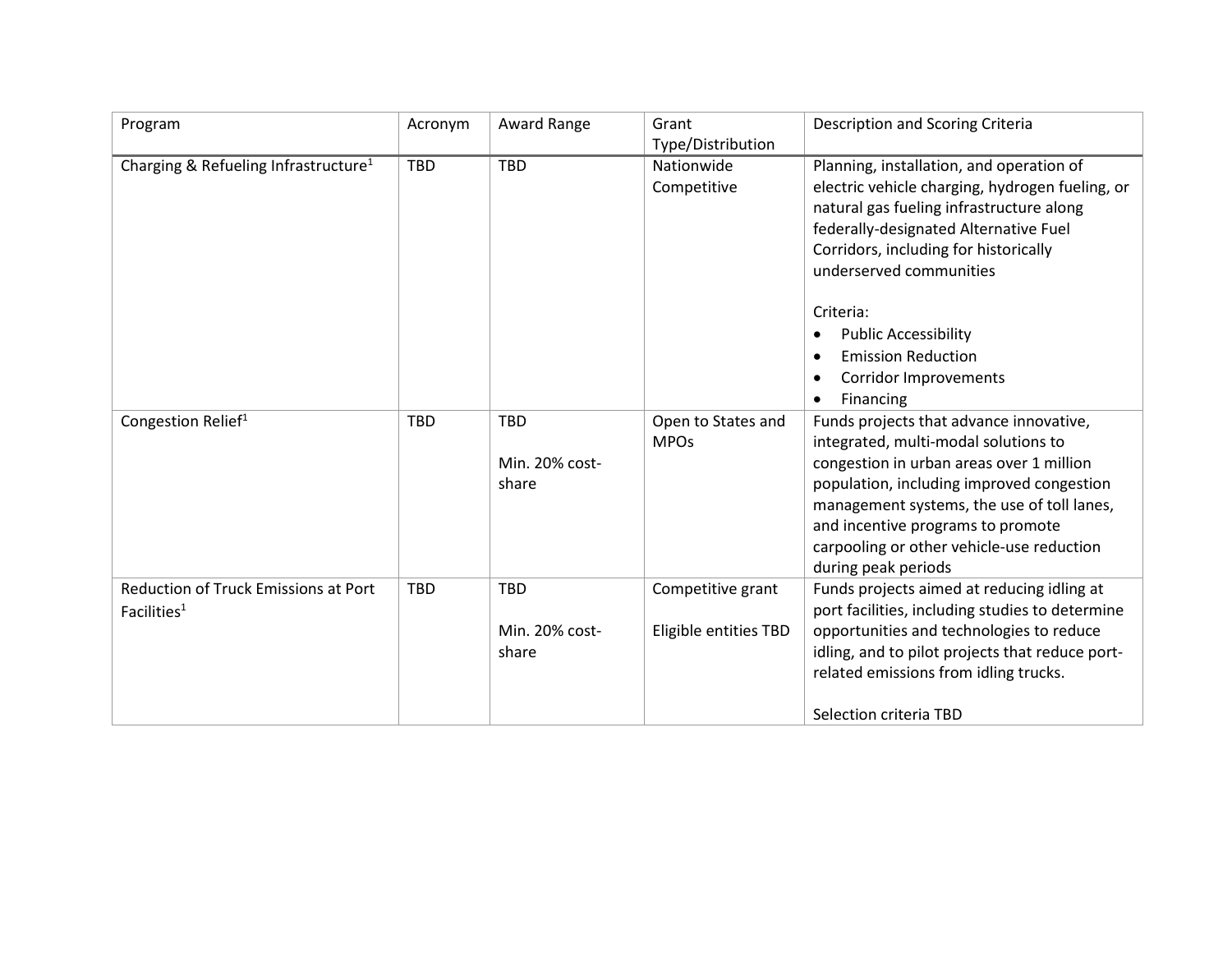| Program                                     | Acronym    | Award Range         | Grant             | Description and Scoring Criteria                 |
|---------------------------------------------|------------|---------------------|-------------------|--------------------------------------------------|
|                                             |            |                     | Type/Distribution |                                                  |
| Reconnecting Communities Pilot <sup>1</sup> | <b>TBD</b> | Up to \$2M for      | Nationwide        | Planning, design, and construction, including    |
|                                             |            | planning            | Competitive       | feasibility planning, for projects that remove,  |
|                                             |            |                     |                   | retrofit, or mitigate the effects of highways or |
|                                             |            | At least \$5M for   |                   | other transportation facilities that create a    |
|                                             |            | construction        |                   | barrier to community connectivity such as        |
|                                             |            |                     |                   | access to transportation, jobs, or economic      |
|                                             |            | Cost share varies   |                   | development                                      |
|                                             |            | by project type and |                   |                                                  |
|                                             |            | size from 50-80%    |                   | Criteria:                                        |
|                                             |            |                     |                   | <b>Mobility and Access</b>                       |
|                                             |            |                     |                   | <b>Current Usage and Traffic Patterns</b>        |
|                                             |            |                     |                   | <b>Cost Effectiveness</b><br>$\bullet$           |
|                                             |            |                     |                   | <b>Local Employment Requirements</b>             |
| <b>Transportation Alternatives Program</b>  | <b>TAP</b> | \$300K-5M           | Part of STBG (see | Bicycle and pedestrian infrastructure            |
|                                             |            |                     | above)            | projects. Project Sponsors are strongly          |
|                                             |            | Min. 20% cost       |                   | encouraged to submit projects that: help         |
|                                             |            | share               |                   | to complete the Mobility 2045 Regional           |
|                                             |            |                     |                   | Veloweb trail network, connect to transit        |
|                                             |            |                     |                   | or major destinations, and/or improve the        |
|                                             |            |                     |                   | safety, access, and connectivity of the          |
|                                             |            |                     |                   | active transportation network                    |
|                                             |            |                     |                   |                                                  |
|                                             |            |                     |                   | Criteria:                                        |
|                                             |            |                     |                   | <b>Regional Network Connectivity</b>             |
|                                             |            |                     |                   | <b>Transit Accessibility</b><br>٠                |
|                                             |            |                     |                   | Safety<br>٠                                      |
|                                             |            |                     |                   | <b>Congestion Reduction</b>                      |
|                                             |            |                     |                   | Equity<br>$\bullet$                              |
|                                             |            |                     |                   | <b>Reducing Barriers</b>                         |
|                                             |            |                     |                   | <b>Project Readiness</b>                         |
|                                             |            |                     |                   | Innovation                                       |
|                                             |            |                     |                   | Match Percentage<br>٠                            |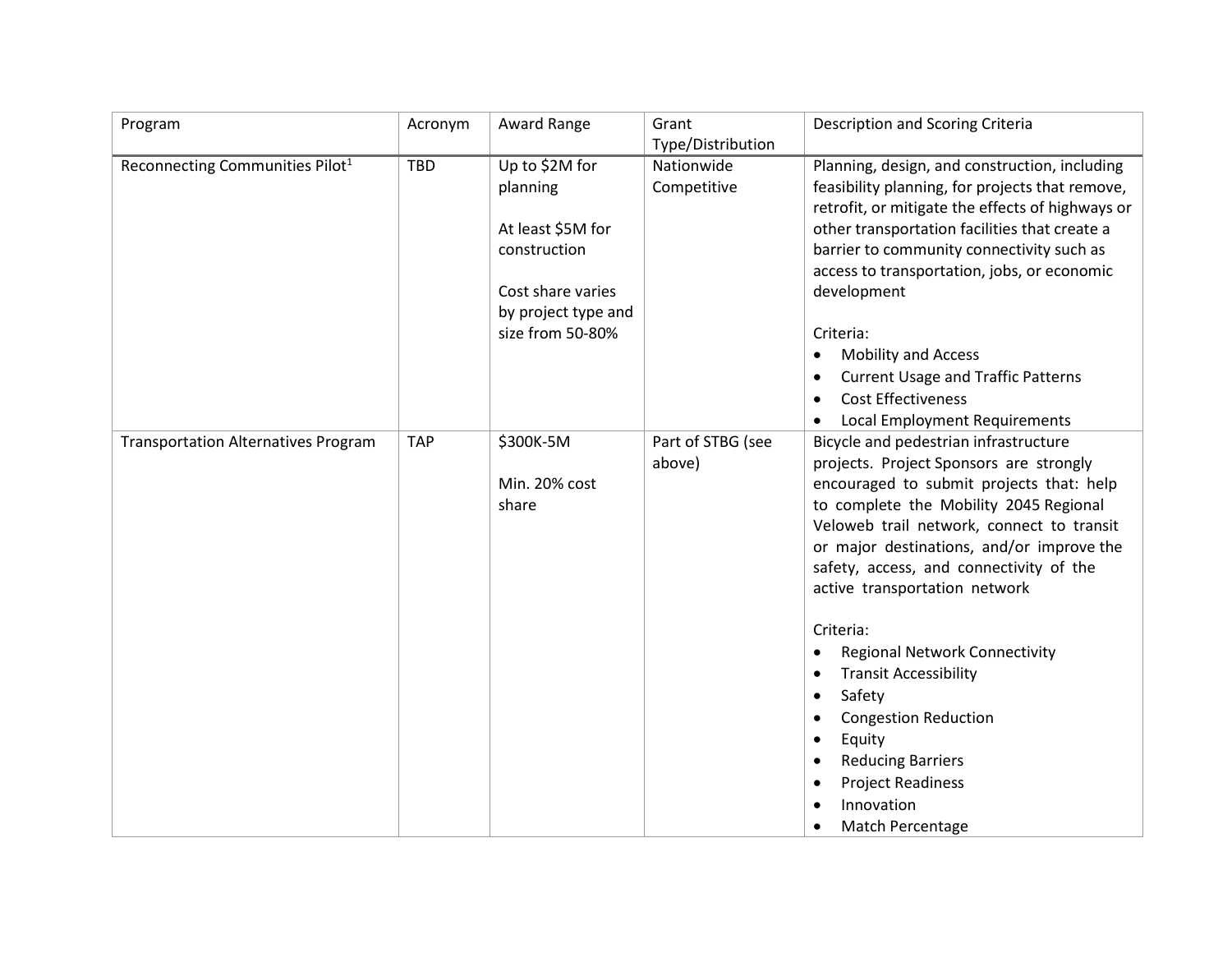| Program                                  | Acronym     | Award Range       | Grant                   | Description and Scoring Criteria                  |
|------------------------------------------|-------------|-------------------|-------------------------|---------------------------------------------------|
|                                          |             |                   | Type/Distribution       |                                                   |
| Safe Routes to Schools                   | <b>SRTS</b> | \$300K-5M         | Part of STBG (see       | Bicycle and pedestrian infrastructure             |
|                                          |             |                   | above)                  | projects that are intended to improve the         |
|                                          |             | Min. 20% cost     |                         | safety of students walking and bicycling to a     |
|                                          |             | share             |                         | primary school (grades K-8) and encourage         |
|                                          |             |                   |                         | more students to walk and bicycle to school.      |
|                                          |             |                   |                         | Criteria:                                         |
|                                          |             |                   |                         | Problem Identification                            |
|                                          |             |                   |                         | <b>Planning Support</b>                           |
|                                          |             |                   |                         | Potential to Increase Walking and Biking          |
|                                          |             |                   |                         | Equity                                            |
|                                          |             |                   |                         | <b>Community Support</b>                          |
|                                          |             |                   |                         | <b>Project Readiness</b>                          |
|                                          |             |                   |                         | Innovation                                        |
|                                          |             |                   |                         | <b>Match Percentage</b>                           |
| <b>Fixed Guideway Capital Investment</b> | CIG         | Varies by sub-    | Open to State and       | Funds investments in fixed-guideway               |
| Grants                                   |             | program           | <b>Local Government</b> | infrastructure, including light rail, heavy rail, |
|                                          |             |                   | agencies, including     | commuter rail, streetcar, and bus rapid transit   |
| Sub-programs New Starts, Small           |             | Cost share varies | <b>Transit Agencies</b> | project                                           |
| Starts, and Core Capacity                |             |                   |                         |                                                   |
| <b>Improvement Programs</b>              |             |                   |                         |                                                   |
|                                          |             |                   |                         |                                                   |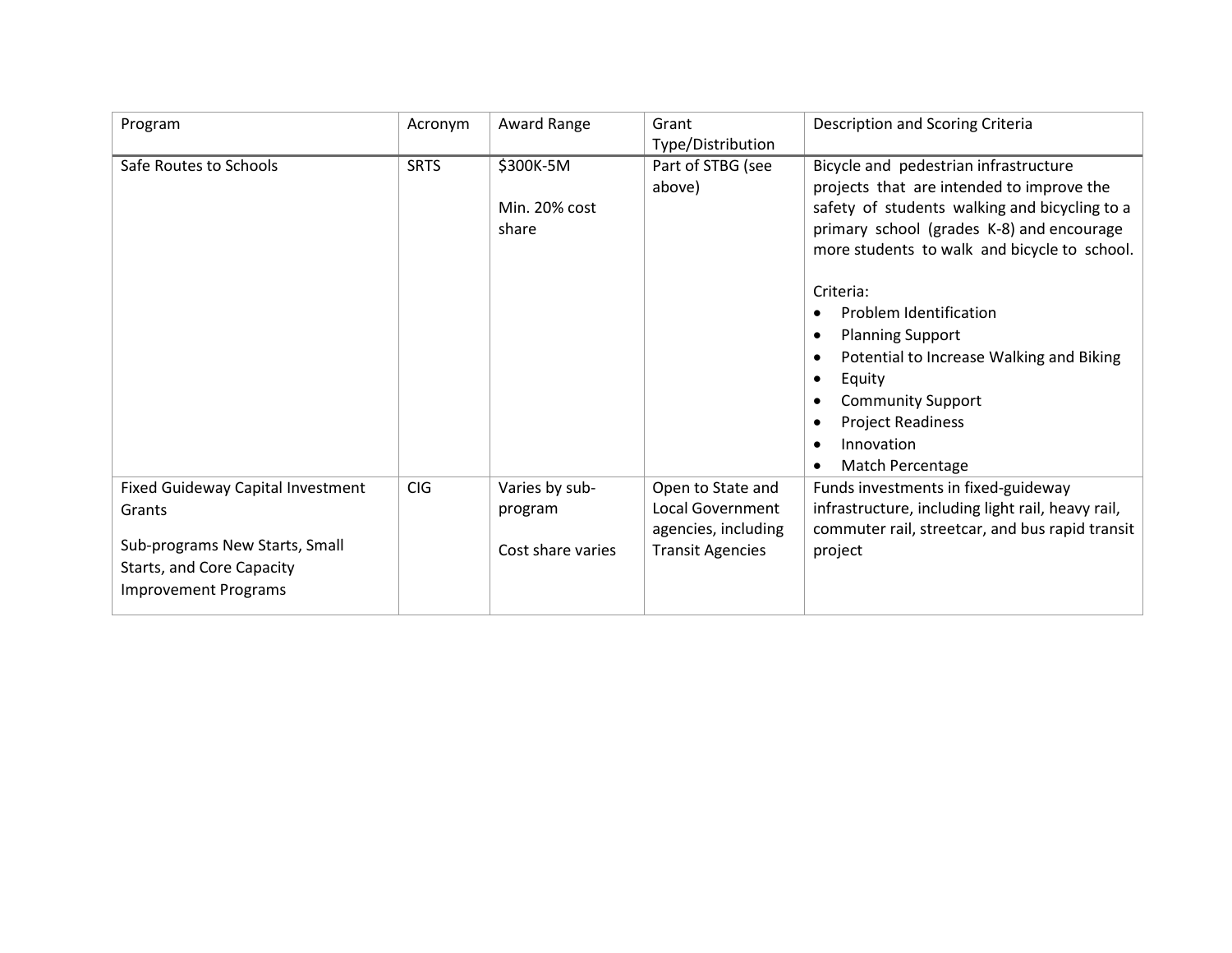| Program                         | Acronym    | Award Range                                                                                            | Grant<br>Type/Distribution                                                         | Description and Scoring Criteria                                                                                                                                                                                                                                                                                                                                                                                                                            |
|---------------------------------|------------|--------------------------------------------------------------------------------------------------------|------------------------------------------------------------------------------------|-------------------------------------------------------------------------------------------------------------------------------------------------------------------------------------------------------------------------------------------------------------------------------------------------------------------------------------------------------------------------------------------------------------------------------------------------------------|
| <b>Airport Terminal Program</b> | <b>ATP</b> | No minimum or<br>maximum<br>Min. 20% cost<br>share                                                     | Competitive for<br>existing AIP<br>grantees                                        | Funds upgrades and modernization for airport<br>terminals and grantee-owned Airport Traffic<br>Control Towers.<br>Criteria:<br>Timeliness of Implementation<br>Increased Capacity and Passenger Access,<br>especially for historically underserved<br>communities and compliance with the<br>Americans with Disabilities Act<br>Replacing Aging Infrastructure<br><b>Energy Efficiency</b><br>Safety<br>Encourages competition for air carriers             |
| Airport Improvement Program     | AIP        | <b>Based on allocation</b><br>Cost-share varies<br>based on project<br>and airport type<br>from 10-25% | <b>Formula to Airports</b><br>(Love Field and<br>Dallas Executive are<br>eligible) | Provides grants to public entities for the<br>planning and development of public-use<br>airports included in the National Plan of<br>Integrated Airport Systems. Funds capital<br>projects that develop and improve airport<br>safety, capacity, security, and environmental<br>impacts.<br>Typical projects include runway or taxiway<br>construction, improved lighting or signage,<br>planning or environmental studies, or safety<br>area improvements. |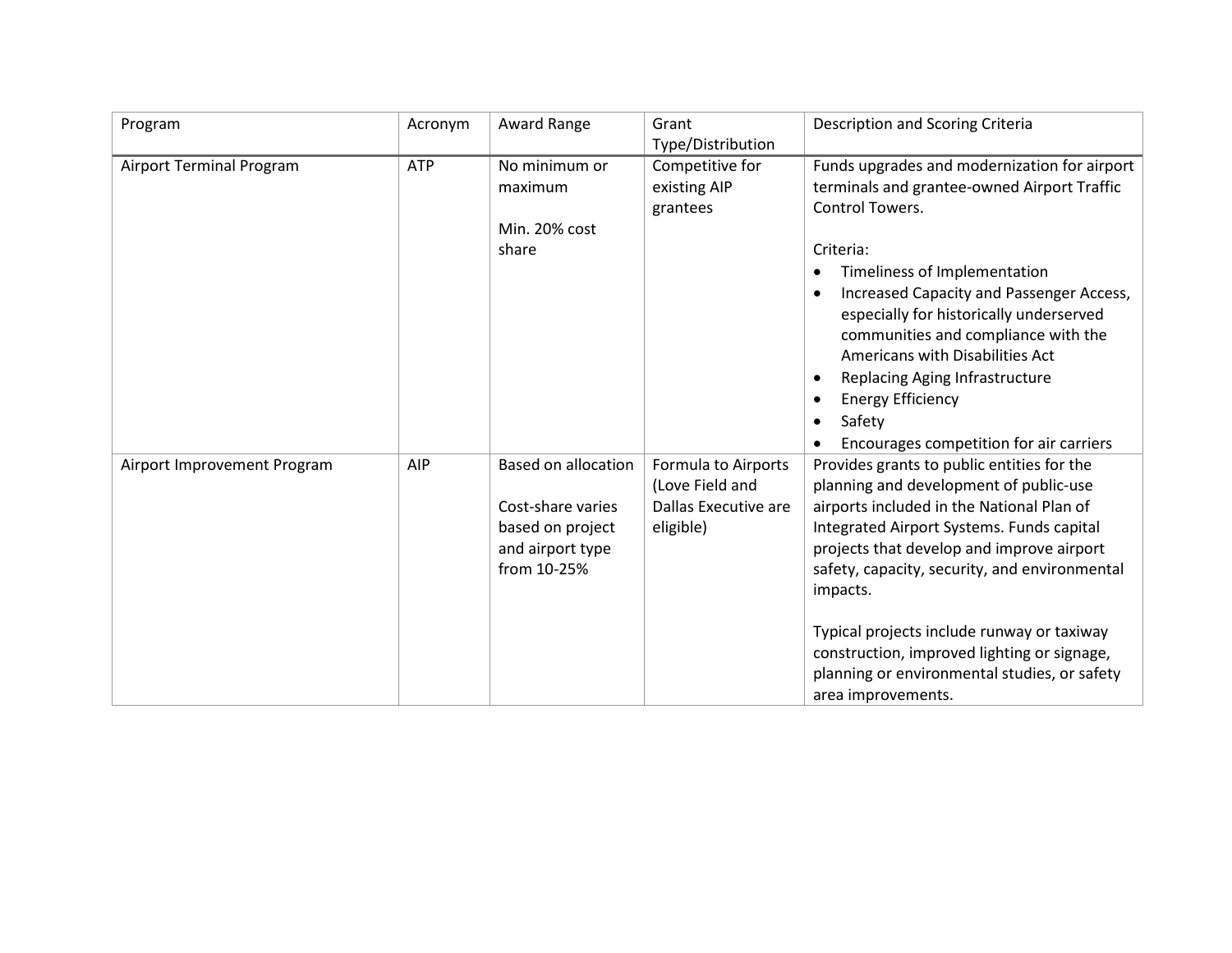| Program                                 | Acronym      | Award Range        | Grant              | Description and Scoring Criteria                |
|-----------------------------------------|--------------|--------------------|--------------------|-------------------------------------------------|
|                                         |              |                    | Type/Distribution  |                                                 |
| Drinking Water State Revolving Loan     | <b>DWSRF</b> | Up to \$24M per    | Loan program for   | Provides low-interest loans to water systems    |
| Fund                                    |              | project            | public or private  | for a wide range of drinking water              |
|                                         |              |                    | water systems      | infrastructure projects, including              |
|                                         |              |                    |                    | improvements to treatment facilities,           |
|                                         |              |                    |                    | replacement or installation of pipes,           |
|                                         |              |                    |                    | rehabilitation or development of water          |
|                                         |              |                    |                    | sources to replace contaminated sources,        |
|                                         |              |                    |                    | storage tanks, and the integration or creation  |
|                                         |              |                    |                    | of water systems.                               |
| Clean Water State Revolving Loan        | <b>CWSRF</b> | Up to \$44M per    | Loan program for   | Provides low-interest loans to construct        |
| Fund                                    |              | project            | public or private  | municipal wastewater facilities, control        |
|                                         |              |                    | water supply       | nonpoint sources of pollution, build            |
|                                         |              |                    | corporations;      | decentralized wastewater treatment systems,     |
|                                         |              |                    | authorized Tribal  | create green infrastructure projects, protect   |
|                                         |              |                    | organizations, and | estuaries, and other water quality projects.    |
|                                         |              |                    | private entities   |                                                 |
| Water Infrastructure Finance and        | <b>WIFIA</b> | Minimum \$20M for  | Loan program for   | Provides low-interest loans for water and       |
| Innovation Act                          |              | large communities  | public and private | wastewater infrastructure projects. Projects    |
|                                         |              |                    | water and          | eligible under CWSRF or DWSRF (discussed        |
|                                         |              | Min 51% cost share | wastewater system  | above) are eligible for WIFIA, as well as       |
|                                         |              | (at least 20% non- | providers          | projects that address energy efficiency,        |
|                                         |              | federal)           |                    | desalination, water recycling, and drought      |
|                                         |              |                    |                    | prevention, reduction or mitigation.            |
| <b>Digital Equity Competitive Grant</b> | <b>TBD</b>   | <b>TBD</b>         | Competitive        | Funding is designed to increase internet        |
| Program $1$                             |              |                    |                    | access and broadband adoption in certain        |
|                                         |              |                    |                    | covered populations, to provide access to       |
|                                         |              |                    |                    | educational and employment opportunities.       |
|                                         |              |                    |                    | Eligible uses are digital inclusion activities, |
|                                         |              |                    |                    | including training programs; providing          |
|                                         |              |                    |                    | equipment, hardware and software to             |
|                                         |              |                    |                    | covered populations; public access computing    |
|                                         |              |                    |                    | centers.                                        |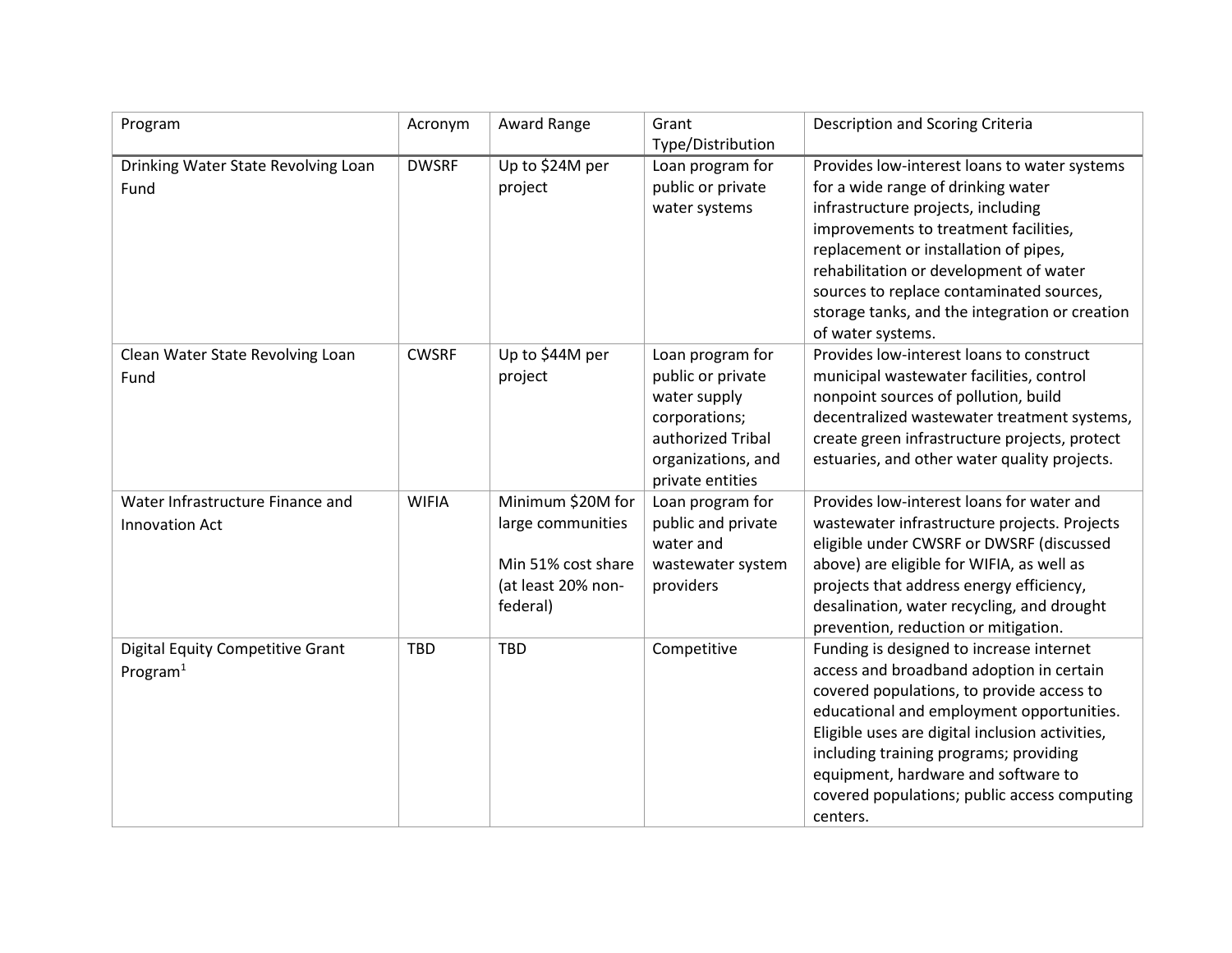| Program                                                          | Acronym      | Award Range                                                                                                 | Grant                                                 | Description and Scoring Criteria                                                                                                                                                                                                                                                                                                                                                          |
|------------------------------------------------------------------|--------------|-------------------------------------------------------------------------------------------------------------|-------------------------------------------------------|-------------------------------------------------------------------------------------------------------------------------------------------------------------------------------------------------------------------------------------------------------------------------------------------------------------------------------------------------------------------------------------------|
|                                                                  |              |                                                                                                             | Type/Distribution                                     |                                                                                                                                                                                                                                                                                                                                                                                           |
| Middle Mile Grant Program <sup>1</sup>                           | <b>TBD</b>   | <b>TBD</b>                                                                                                  | Competitive                                           | Provides middle-mile broadband<br>infrastructure to reduce the cost of<br>connecting unserved and underserved areas,<br>and to promote broadband connection<br>resiliency.<br>Criteria:<br><b>Fiscal Sustainability</b><br>Supplemental investment or in-kind<br>support<br>Identified "last-mile" providers to connect<br>to middle-mile infrastructure<br>Benefits to national security |
| State and Local Cybersecurity Grant<br>Program <sup>1</sup>      | <b>TBD</b>   | <b>TBD</b><br>Required match<br>increases from<br>FY22 (10%) to FY25<br>(60%)<br><b>Based on allocation</b> | Formula to States                                     | Addresses cybersecurity risks and threats on<br>systems owned by State, Local, or Tribal<br>governments. States must develop a state-<br>wide Cybersecurity Plan, and pass-through<br>80% of funds to local governments.                                                                                                                                                                  |
| <b>Energy Efficiency and Conservation</b><br><b>Block Grants</b> | <b>EECBG</b> |                                                                                                             | Formula (cities<br>eligible for direct<br>allocation) | Provides grants for the implementation of<br>energy efficiency, conservation, and<br>renewable energy technologies.                                                                                                                                                                                                                                                                       |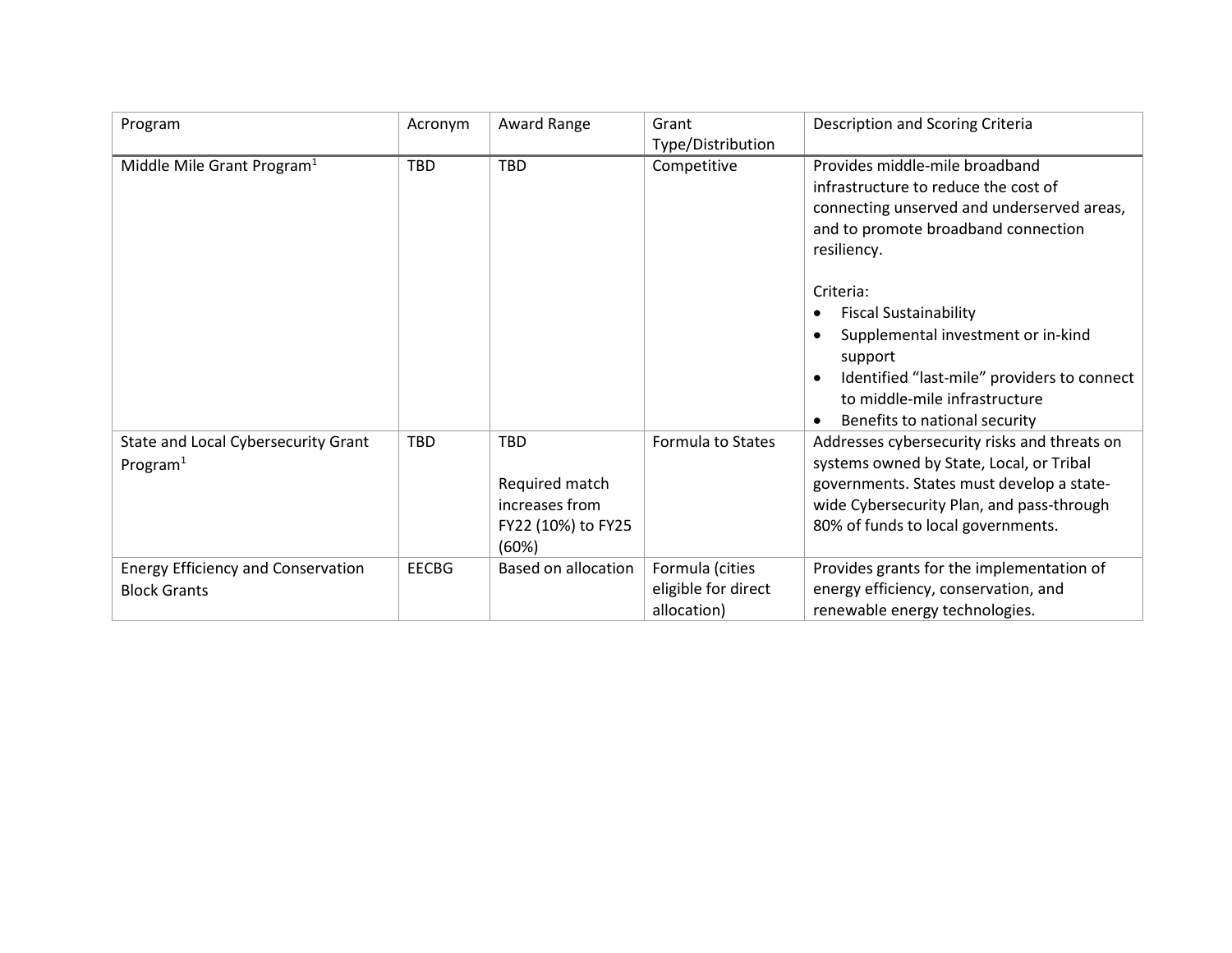| Program                                            | Acronym     | Award Range                                                                                          | Grant                                                                                             | Description and Scoring Criteria                                                                                                                                                                                                                                                                                                                                                                                                                                                                                                                   |
|----------------------------------------------------|-------------|------------------------------------------------------------------------------------------------------|---------------------------------------------------------------------------------------------------|----------------------------------------------------------------------------------------------------------------------------------------------------------------------------------------------------------------------------------------------------------------------------------------------------------------------------------------------------------------------------------------------------------------------------------------------------------------------------------------------------------------------------------------------------|
|                                                    |             |                                                                                                      | Type/Distribution                                                                                 |                                                                                                                                                                                                                                                                                                                                                                                                                                                                                                                                                    |
| <b>Brownfields</b>                                 | N/A         | Varies by program<br>type<br>Cost share for<br>cleanup and<br>revolving loan<br>grants is 20%        | Competitive                                                                                       | Enables the redevelopment of potentially<br>contaminated or polluted property by funding<br>assessments to determine type of<br>contaminant, and cleanup to remediate<br>contaminated properties.<br>Criteria:<br>Community Need including historically<br>underserved or sensitive populations in<br>target area<br>Incidence of adverse health outcomes in<br>target area<br><b>Environmental Justice</b><br><b>Potential Economic Revitalization</b><br>$\bullet$<br>Other Leveraged Funding<br>Past performance and organizational<br>capacity |
| Building Resilient Infrastructure &<br>Communities | <b>BRIC</b> | Up to \$50M for<br>individual<br>competitive awards<br>Min. 25% cost-<br>share for urban<br>grantees | Combination of<br>formula and<br>competitive awards<br>to State, Tribal, and<br>Local governments | Provides funds for natural hazard mitigation<br>activities to mitigate risk to public<br>infrastructure and historically underserved<br>communities, particularly for increasing risks<br>associated with climate change.<br>Criteria:<br><b>Risk Reduction/Resiliency Effectiveness</b><br><b>Adaptation to Climate Change</b><br>Impacts to disadvantaged populations or<br>communities<br><b>Cost Effectiveness</b><br>Availability of Cost Share                                                                                               |